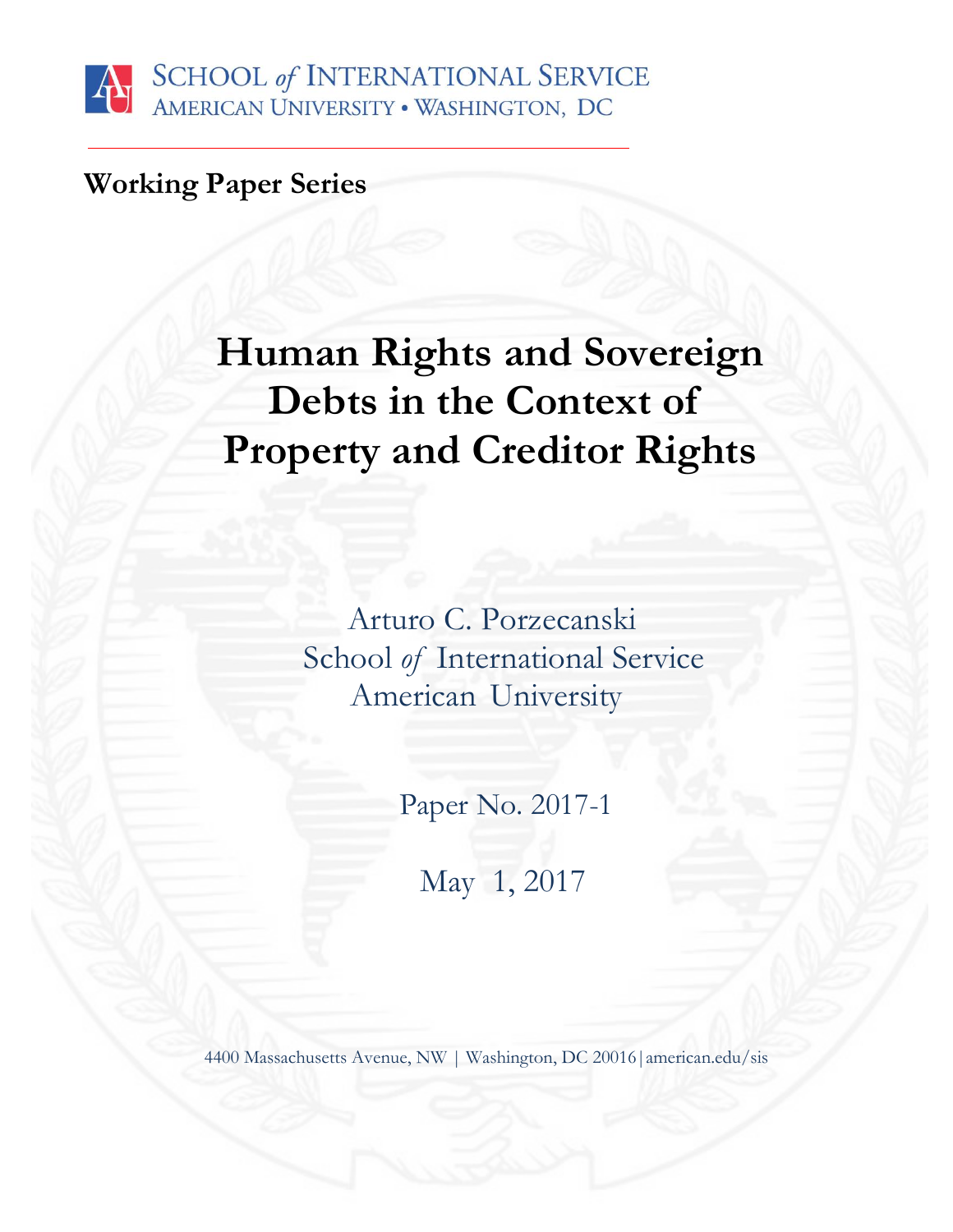# **Human Rights and Sovereign Debts in the Context of Property and Creditor Rights**

#### **Arturo C. Porzecanski**

4400 Massachusetts Ave. NW Washington DC 20016

aporzeca@american.edu

http://www.american.edu/sis/faculty/aporzeca.cfm

#### **1 May 2017**

#### **ABSTRACT**

Post-War conceptions of human rights have evolved independently of long-established theory and practice of property and creditor rights, to the detriment of the development and implementation of human rights law. This chapter attempts to build a first bridge between these two fields of law. It begins by recalling the strikingly different origin and implementation of 'human' versus property and creditor rights, because the differences have significant implications. Human rights laws are more honoured in the breach than in the observance in most parts of the world, principally because states accepted international standards governing the treatment of their own nationals in their own territory while reserving to themselves the sovereign right to enforce those rights as they saw fit. In sharp contrast, when it comes to property and creditor rights, there are few gaps between principled intentions, legal mandates, and actual enforcement. Property and creditor rights are important for the attainment of other human rights, especially those of an economic nature, and many human rights are connected to, and are rather inseparable from, broadly conceived property rights. There follows a discussion of the still wide gap between aspirational human rights and economic reality. The time has come for human rights scholars to ratchet down their expectations to match the very limited capacity of low-income and formerly communist countries most prone to human rights deficiencies to import the Western European welfare state model. The final section focuses on the poorly understood interconnections between sovereign debts and human rights. Neglect of property and creditor-rights considerations has led many contemporary human rights advocates down an infertile, if not inappropriate, intellectual and policy path. Speculation that contracts governing cross-border debts and investments may not be sufficiently compelling, at least relative to human rights commitments, is unwarranted and counterproductive.

**KEYWORDS**: Human rights, property rights, creditor rights, sovereign debt, HIPC

**JEL CODES**: F3, F34, F35, H63, K11, K12, K33, K38

© Copyright 2017 Arturo C. Porzecanski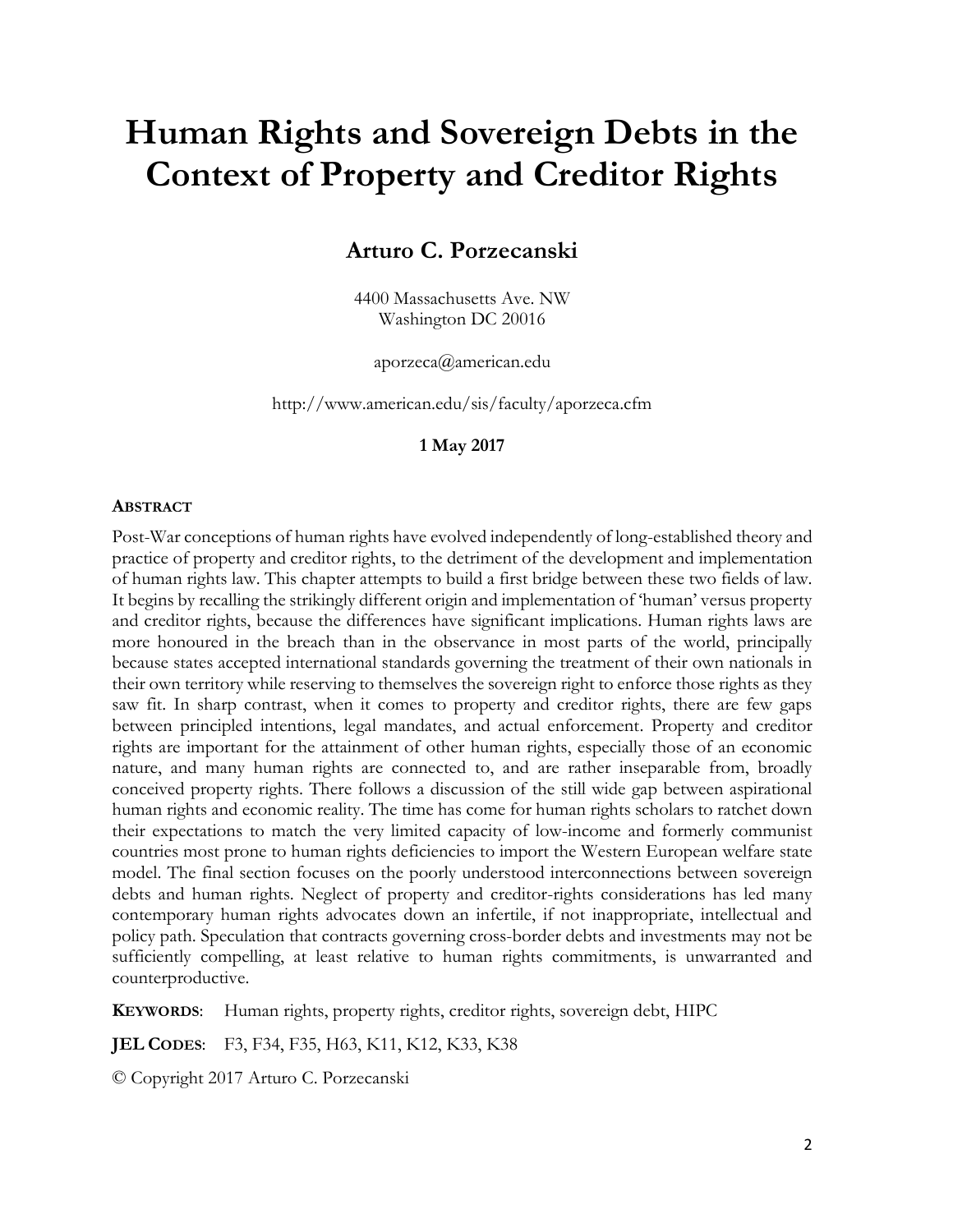## **Introduction\***

The ample literature on human rights, including that focusing on economic rights, makes only occasional mention of long-established property and creditor rights. The omission may be rooted in the fact that most of the declarations and conventions on human rights issued in the last five decades gave unduly short shrift to private-property and creditor rights. Here, I begin by reflecting on the strikingly different origins of 'human' versus property and creditor rights, because the differences have implications. I subsequently highlight the importance of the enforcement of property and creditor rights for the attainment of other human rights, especially those of an economic nature. There follows a discussion of the wide gap between aspirational human rights and economic reality. Then, I shed light on the poorly understood interconnections between sovereign debt and human rights, because most writings on the topic fail to recognize the trade-offs and incompatibilities that arise because of existing property and creditor rights. Neglect of property and creditor-rights considerations has led many contemporary human rights advocates down an infertile intellectual and practical path.

# **Origins of human, property and creditor rights**

The foremost human rights documents are the Universal Declaration of Human Rights (UDHR) adopted by the United Nations General Assembly in December 1948, plus two associated treaties, the International Covenant on Economic, Social, and Cultural Rights (ICESCR) and the International Covenant on Civil and Political Rights (ICCPR), both approved in December 1966 and effective as of March 1976. Combined, the three documents are commonly known as the International Bill of Human Rights.

The UDHR contains thirty articles that refer largely to civil and political human rights, with articles 17, 23, 25, and arguably 26, enumerating fundamental rights of an economic nature, though they are often referred to as social rights. <sup>1</sup> Listed first is article 17, the right to own property, from which no one is to be arbitrarily deprived. In second place (article 23) are the

**<sup>\*</sup> Draft of a chapter to be published in Sovereign Debt and Human Rights, edited by Ilias Bantekas and Cephas Lumina (Oxford and New York: Oxford University Press, forthcoming in 2018).**

<sup>1</sup> See<http://www.un.org/en/universal-declaration-human-rights/>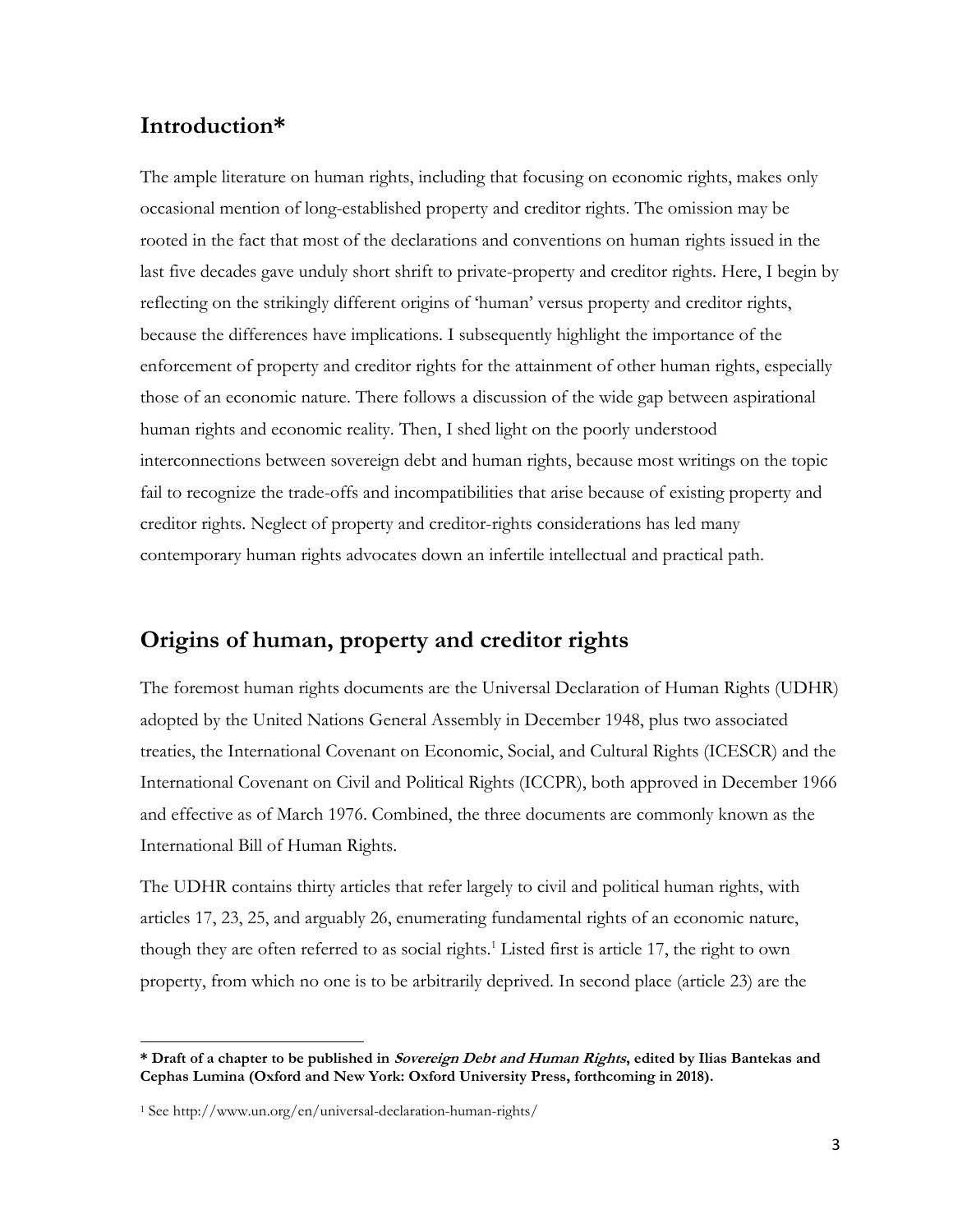rights to free choice of employment; just and favourable work conditions; protection against unemployment; equal pay for equal work; just and favourable remuneration ('ensuring for himself and his family an existence worthy of human dignity'); and freedom to form and join trade unions.

Then comes (article 25) the right to an adequate standard of living, which includes 'food, clothing, housing, and medical care and necessary social services, and the right to security in the event of unemployment, sickness, disability, widowhood, old age or other lack of livelihood,' with 'special care and assistance' provided for motherhood and childhood. Finally, and since a basic education is integral to an adequate standard of living, article 26 recognizes the right to education, which encompasses free and compulsory elementary education, 'generally available' technical and professional education, and higher education 'equally accessible to all on the basis of merit'.

With the notable exception of property rights, which disappear from view, and the lack of any mention of creditor rights, these basic economic rights are also included and expanded upon in the ICESCR, which follows the structure of the UDHR and the ICCPR and features thirty-one ambitious articles. <sup>2</sup> Articles 6, 7 and 8 focus on specific elements of employment rights. Articles 6 and 7 detail the right to work, benefit from vocational training, and enjoyment of fair wages and equal remuneration for equal work; a decent living; safe and healthy working conditions; promotion opportunities; and vacations. Article 8 dwells on protections of trade union rights, and article 9 spells out the right to social security, including to social insurance.

Articles 10 through 14 of the ICESCR cover the rights of mothers and children, including to childbirth-related benefits; rights to an adequate standard of living, including adequate food, clothing and housing; the right 'to the enjoyment of the highest attainable standard of physical and mental health'; and the right to education. These entitlements are specified in considerable detail. Governments are to improve food production, conservation and distribution methods, and to ensure an equitable distribution of food supplies relative to needs. They are to reduce infant mortality and to prevent, treat and control epidemic, endemic, occupational and other diseases. Beyond providing compulsory and free elementary education, secondary and university

<sup>2</sup> See http://www.ohchr.org/EN/ProfessionalInterest/Pages/CESCR.aspx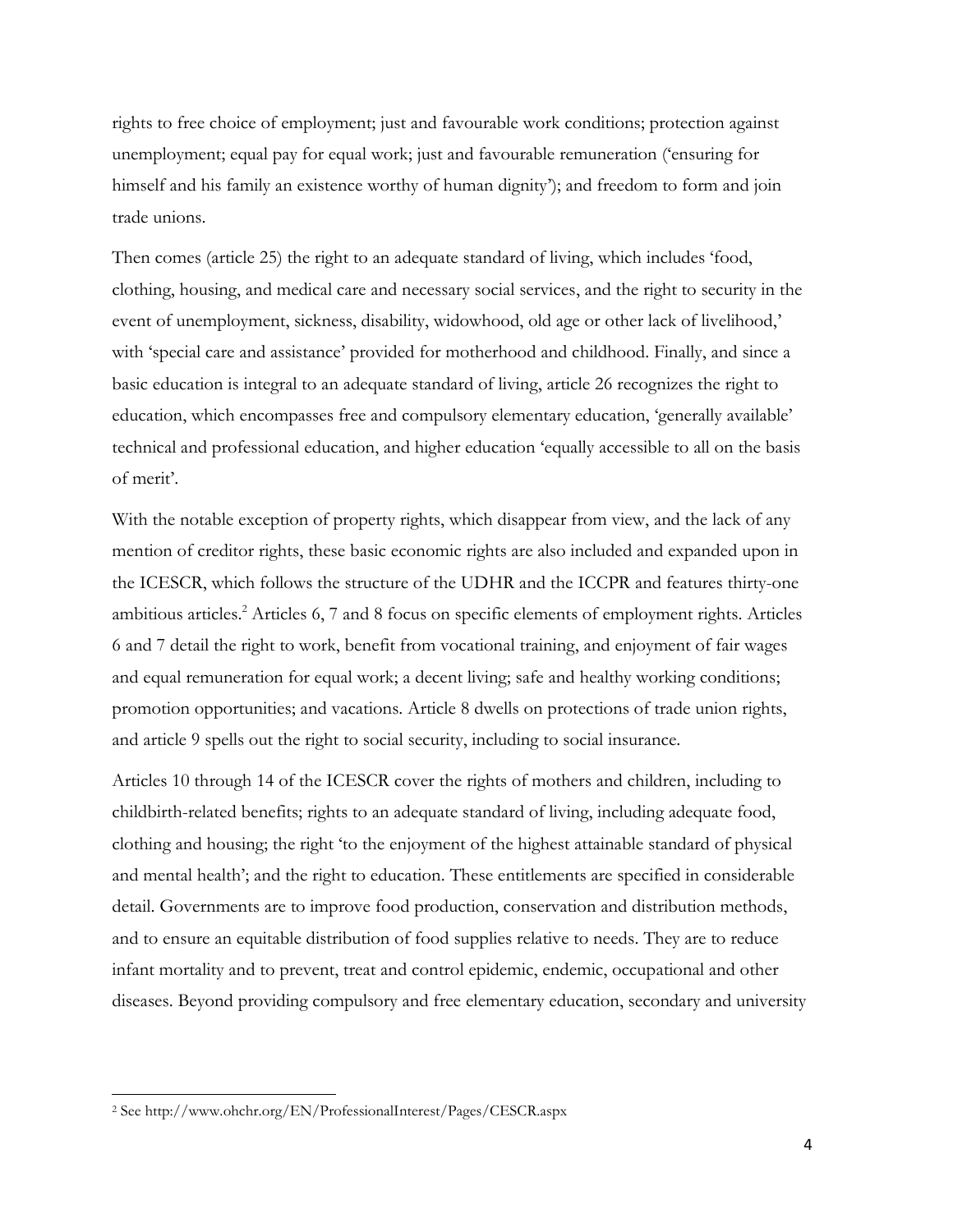schooling is to be made 'generally available and accessible to all' – and to become progressively free of charge.

These United Nations instruments spawned similar treaties at the world's regional levels: the European Convention on Human Rights (ECHR), an international treaty that entered into force in 1953; the American Convention on Human Rights (ACHR, 1978); the African Charter on Human and Peoples' Rights (ACHPR, 1981); and the Association of Southeast Asian Nations (ASEAN) Human Rights Declaration (HRD, 2012). All of these treaties feature lists of similar civil, political, social and economic rights – and all of them recognize some rights to property, with the European and Inter-American system having developed the relatively broadest concept of property under human rights jurisprudence. <sup>3</sup> However, as in the case with the UN treaties, these regional undertakings include neither a free-standing right to private property – the right to acquire property is not specified – nor do they make any mention of creditor rights. Their protections against expropriation and regulatory takings are weak. 4

Property rights, to a greater or lesser extent, are also recognised in several other multilateral treaties born out of the United Nations. These are the International Convention on the Elimination of All Forms of Racial Discrimination (1969); the Convention on the Elimination of All Forms of Discrimination against Women (1981); the Convention relating to the Status of Refugees (1954); and the Convention on the Protection of the Rights of All Migrant Workers and Members of Their Families (2003).

The origin of the human rights movement that gave rise to these treaties, and to the greater public awareness – including within the legal profession – of the need to expand recognition and observance of civil, political, social and economic rights, has been the subject of debate. By far the most common starting point for modern histories of human rights is the post-World War II period. This is illustrated by the recollections of the late Louis Henkin, widely considered one of the most influential scholars of international law:

International human rights law… began with the Universal Declaration of Human Rights [and …] did not draw on old international sources, or on ancient notions of natural law, or on Roman law, or on modern sources of international politics, not

<sup>3</sup> Chrystin Ondersma, 'A Human Rights Framework for Debt Relief' (2014) 36 U Pa J Int'l L 269, 325-26.

<sup>4</sup> Jacob Mchangama, 'The Right to Property in Global Human Rights Law' (2011) 33 Cato Policy Report 1.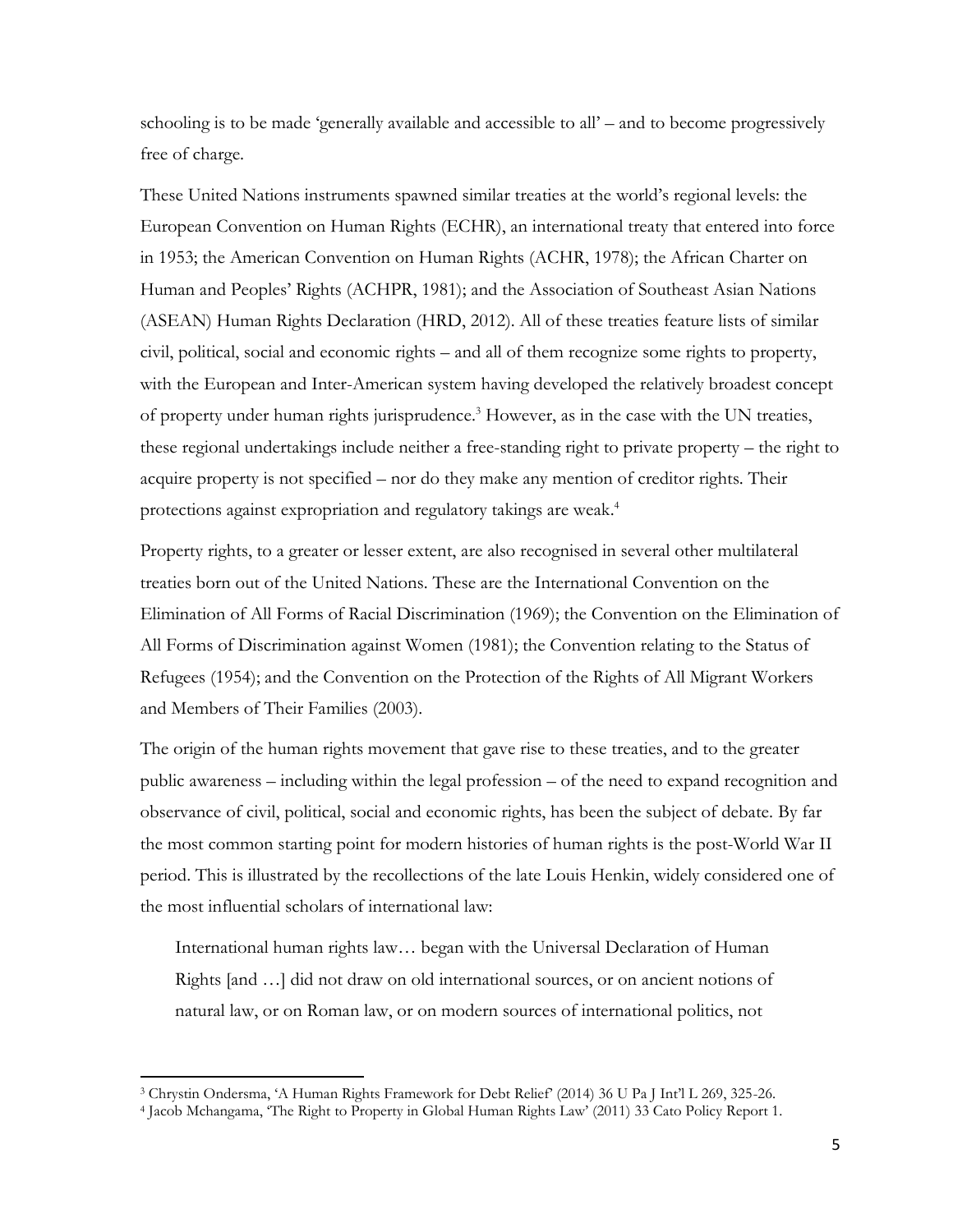even on the 18th-19th century 'international standard of justice' for foreign nationals. Rather, it derives wholly from contemporary national sources. 5

Some have argued that the history of international human rights can plausibly be pushed back by at least 100 years, because the Anglo-American campaign to end slavery (1833-65) and the international suffrage movement to secure the vote for women (1888-1928), foresaw the twentieth century approaches to civil and political rights. <sup>6</sup> The widespread adoption of treaties against the slave trade introduced the idea that violations of human rights were offenses of concern to humankind generally, and particularly in the United States, it was campaigners for abolition, who had mastered grassroots organizing, that became the chief promoters of women's legal rights.

Others have made the case that, on the contrary, it was not until the 1970s that a utopianism coalesced in the international human rights movement, such that had never existed before. <sup>7</sup> The year 1977, in particular, is believed to have marked a watershed in the international human rights movement, because that was when Amnesty International won the Nobel Peace Prize, and also when U.S. President Jimmy Carter invoked human rights as the guiding principle for his foreign policy. As has been pointed out, the words 'human rights' almost never were used in English prior to the 1940s, but in 1977 they appeared in the *New York Times* nearly five times as often as in any prior year in that newspaper's history. 8

The short record of aspirational human rights jurisprudence and practice contrasts sharply with the rich history of organically developed property and creditor rights. Reliable generalizations about the earliest concept of property rights among hunter-gatherers are that it emerged as the unintended consequence of food collecting, ancient tool- and weapon-making, and the erection of temporary shelter. <sup>9</sup> The development of farming, in the millennia since 10,000 BC, expanded the concept of private ownership by encouraging individual families and tribes to claim control

<sup>5</sup> Louis Henkin, 'Human Rights and State "Sovereignty"' (1996) 25 Georgia J Int'L & Comp Law 31, 39-40.

<sup>6</sup> Margaret Keck and Kathryn Sikkink, 'Historical Precursors to Modern Transnational Social Movements and Networks' in John A Guidry, Michael D Kennedy and Mayer N Zald (eds) *Globalizations and Social Movements*

<sup>(</sup>Michigan UP 2000) 35; Jenny S Martinez, 'Human Rights and History' (2013) 126 *Harvard Law Review Forum* 221. <sup>7</sup> Samuel Moyn, 'The Last Utopia: Human Rights in History' (Belknap 2010) 1; Stefan-Ludwig Hoffmann, 'Introduction: Genealogies of Human Rights' in Stefan-Ludwig Hoffmann (ed) *Human Rights in the Twentieth Century*

<sup>(</sup>CUP 2011) 4.

<sup>8</sup> Ibid, Hoffmann, 4.

<sup>9</sup> James E Krier, 'Evolutionary Theory and the Origin of Property Rights' (2009) 95 Cornell LR 139, 158.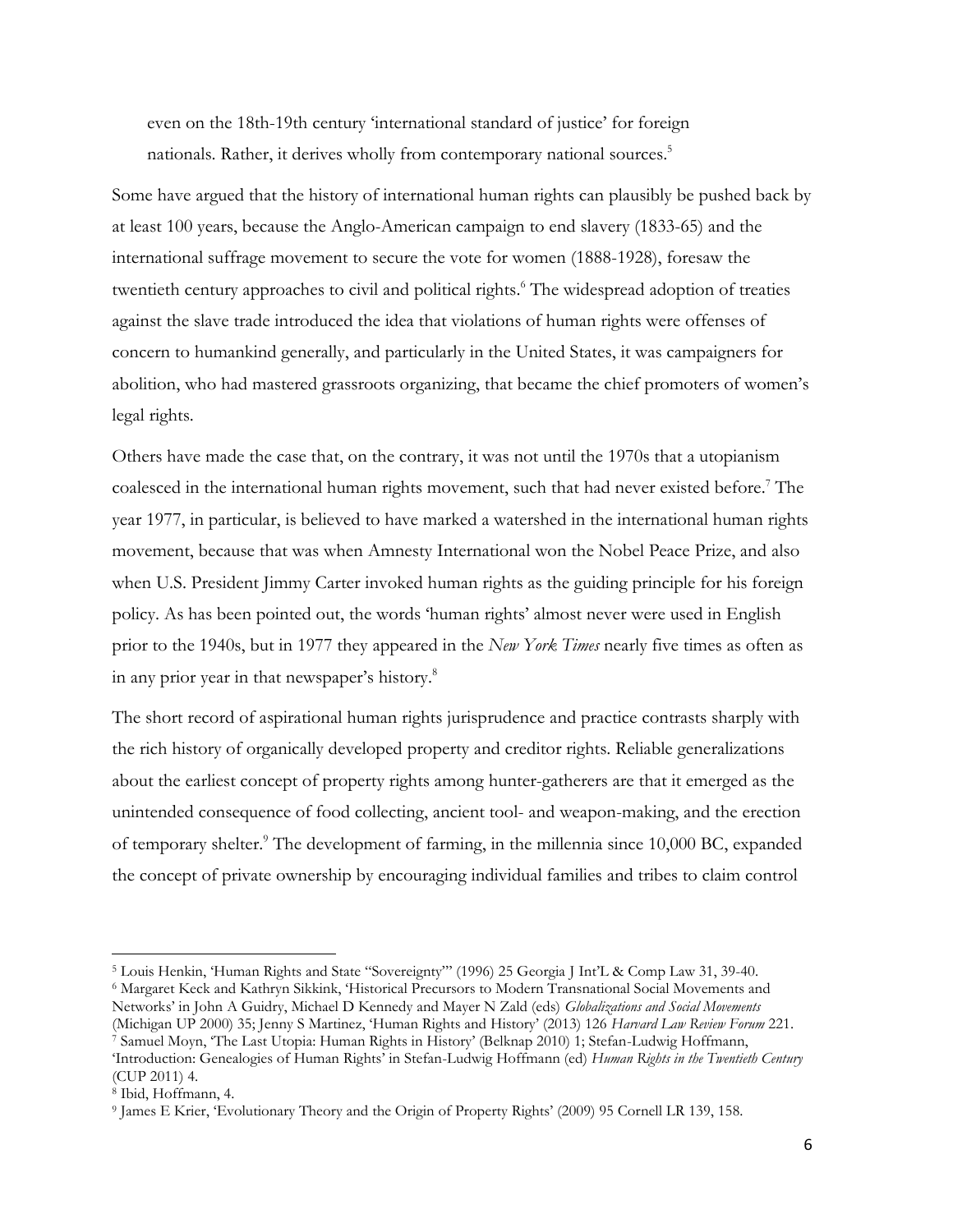of the land committed to cultivation.<sup>10</sup> As populations concentrated around agricultural areas, control over prime land became more valuable, claims on property began to be documented, and deference gave way to new enforcement customs and mechanisms. 'Possession, as any property lawyer knows, remains the cornerstone of most contemporary property systems – nine points of the law, the root of title, and the origin of property'.<sup>11</sup>

In the Mediterranean, private ownership rose to visible prominence in the ancient Greek states and later in the Roman Empire, and for its citizens it extended to land, slaves and goods. Rome facilitated trading activity by defending private ownership and by legitimizing contractual agreements. <sup>12</sup> During the Dark Ages in Europe, however, private ownership gave way to collective proprietorship, and thus land became the property of local abbeys, feudal villages, and peasant farms. <sup>13</sup> It was mainly in the large cities, beginning with the important city-states in northern Italy and the lowlands, where new forms of mercantilist activities that emerged during the Renaissance rekindled efforts to improve upon an individual's right to private property.<sup>14</sup> The rule of law reasserted itself, especially in England with King John's signing of the Magna Carta in 1215. Gradually, the monopolistic feudal economy gave way to mercantilism, and later to increasingly free markets that functioned on the back of effective rights to private property.<sup>15</sup>

The recognition of private property rights advanced in the late 1700s, in the wake of the American and French Revolutions. The Declaration of the Rights of Man and of the Citizen, adopted by France's National Constituent Assembly in 1789, is a fundamental document in the history of civil rights whose content reflected many of the ideals of the American Revolution. Its article 17, in particular, states the following: 'The right to property being inviolable and sacred, no one ought to be deprived of it, except in cases of evident public necessity, legally ascertained, and on condition of a previous just indemnity'.<sup>16</sup>

During the early 1800s, property rights were codified throughout Europe and beyond and the French Civil Code of 1804 was particularly influential. It was promulgated throughout the

<sup>10</sup> Harold Demsetz, 'Toward a Theory of Property Rights II: The Competition between Private and Collective Ownership' (2002) 31 J of Legal Studies 653, 667.

<sup>11</sup> Krier (n 9) 159.

<sup>12</sup> Demsetz (n 10) 667.

<sup>13</sup> Demsetz (n 10) 668.

<sup>14</sup> Micheline Ishay, *The History of Human Rights: From Ancient Times to the Globalization Era* (Univ of California Press 2008) 91.

<sup>15</sup> Ibid 64.

<sup>16</sup> See http://www.constitutionnet.org/files/declaration\_of\_the\_rights\_of\_man\_1789.pdf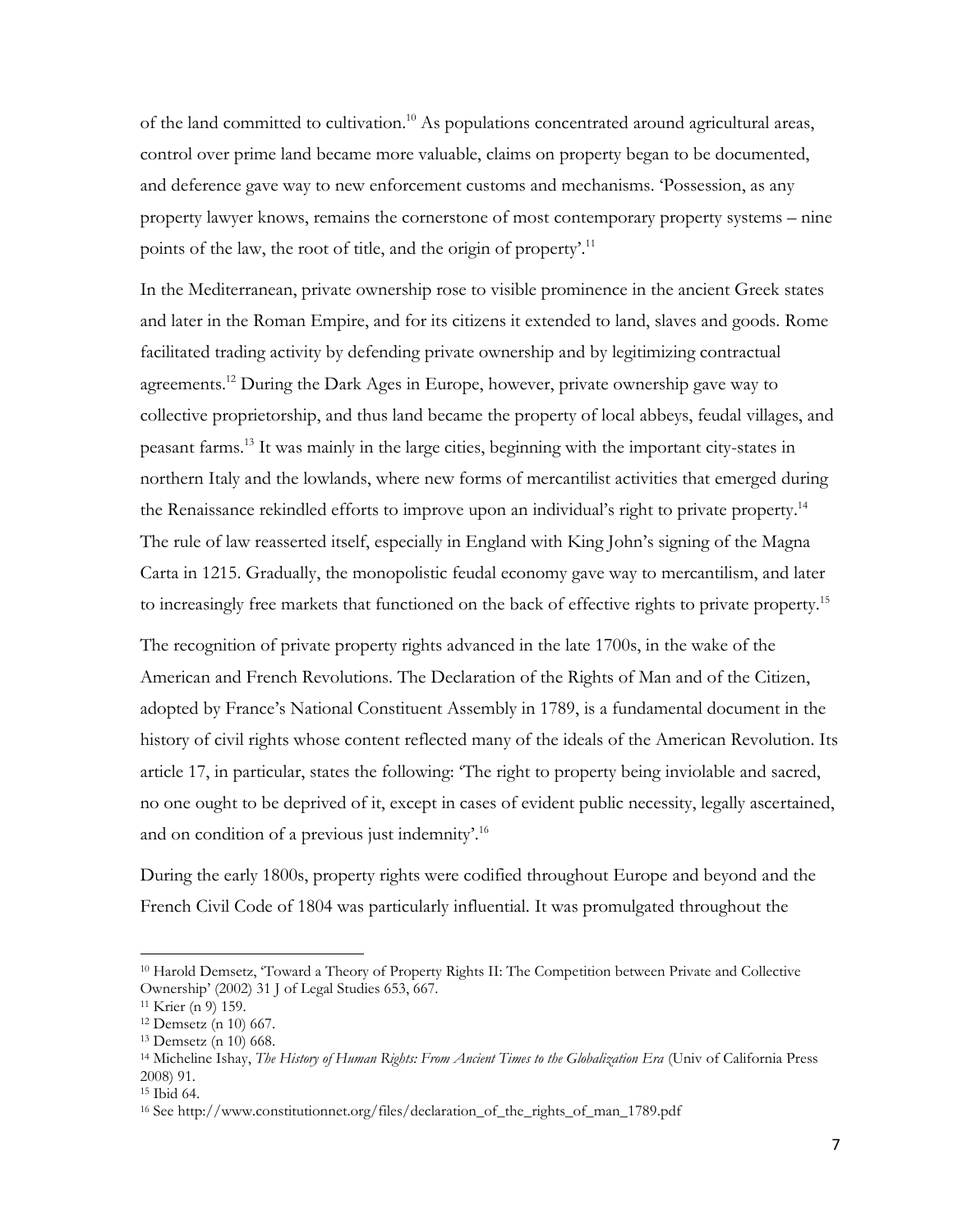Napoleonic Empire and served as a model for the legal codes of more than twenty nations throughout the world.<sup>17</sup> The Code's article 544 established private, absolute and exclusive property as the main form of property legally attainable, at the expense of the other two major regimes that had prevailed since medieval times, namely: collective property (the Commons) and dissociated property (the *Dominia*). It defined property as the 'right of enjoying and disposing of things in the most absolute manner, provided they are not used in a way prohibited by the laws or statutes'. 18

Creditor rights, namely, the procedural provisions that enable persons to collect money or goods or services that they are owed, have a long history likewise measured in millennia. In very primitive societies, the figures of debtors and creditors were generally unknown, and thus there were no written rules addressing what we now recognize as fraud, or regulating the distribution of a debtor's estate among his creditors. <sup>19</sup> Given the circumstances, payments were uniformly contemporaneous with the delivery of goods, and thus cash was king.

Sales on credit were a feature of less primitive societies, and thus there arose the possibility that one of the contracting parties would be late in performing. Public opinion provided two powerful sanctions in cases of late payment: one had religious roots; the other was a brutal form of the procedure of execution. Typical of the former was the practice of the creditor sitting himself at the debtor's entrance, there to remain until the obligation was fulfilled. 'The expected payment was seldom delayed, for public opinion would have punished instantly and severely the debtor who allowed his creditor to become exhausted or to die of starvation before his door'.<sup>20</sup>

The other means of compelling payment was seizing the debtor by force and coercing him to work until the obligation was settled – or seizing the debtor's relatives and selling them into bondage for the same purpose. The Law of the Twelve Tables, the legislation dating to 451 BC that stood at the foundation of Roman law, illustrates this latter sanction because it codified it. According to Table III, if a debtor failed to fulfil his obligation, the creditor could arrest him. And after having thrice publicly invited anyone, without success, to come forward and pay the

<sup>17</sup> Michela Barbot, 'When the History of Property Rights Encounters the Economics of Convention: Some Open Questions Starting from European History' (2015) 40 Historical Social Research 78, 80.

<sup>18</sup> See http://www.napoleon-series.org/research/government/code/c\_code2.html

<sup>19</sup> Louis E Levinthal, 'The Early History of Bankruptcy Law' (1918) 66 U Pa LR 223, 228.

<sup>20</sup> Ibid 229.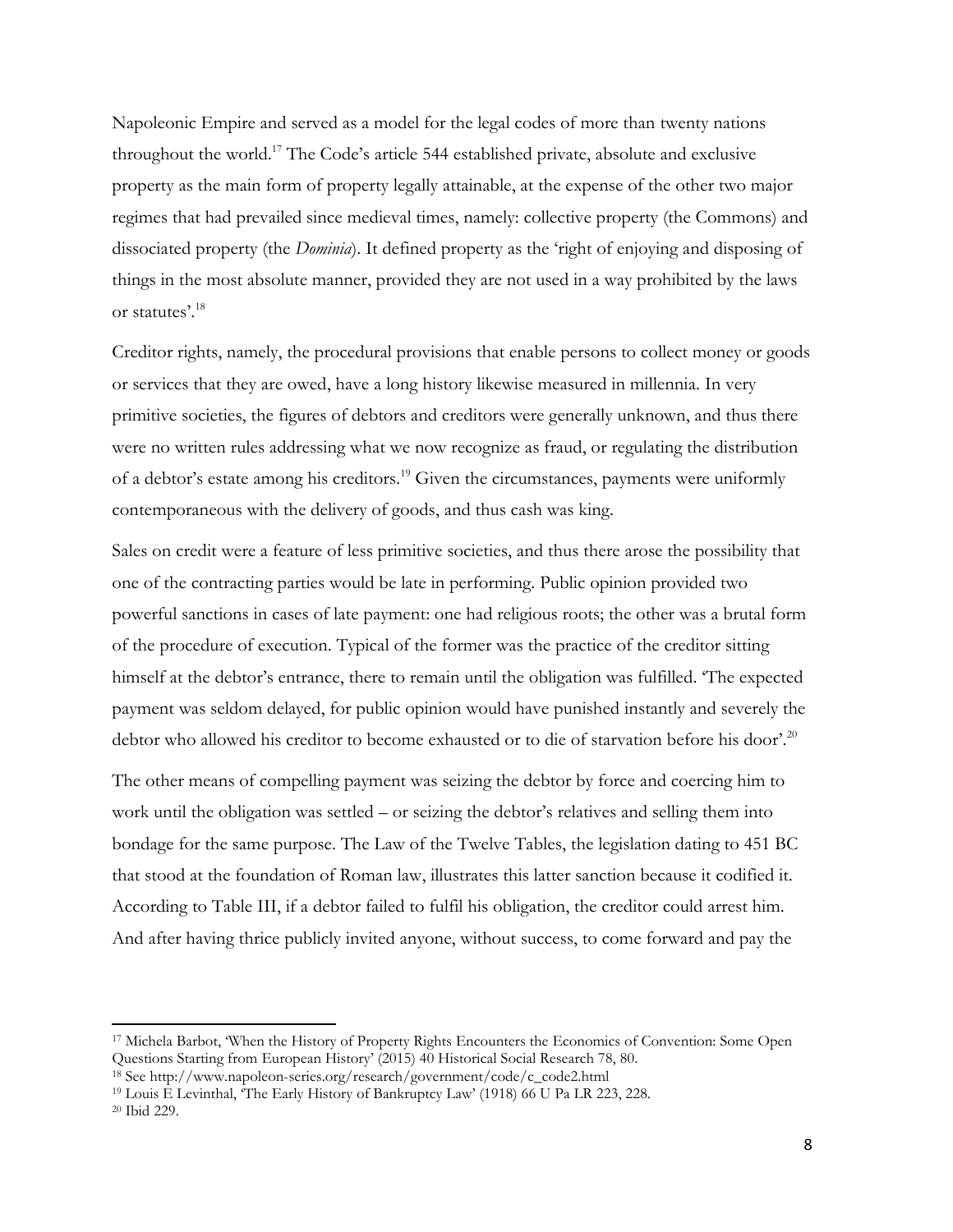debt at issue during a sixty-day period, the debtor 'shall suffer capital punishment or shall be delivered for sale abroad across the Tiber River'. 21

In the course of time, execution for debt came to be directed against the property of the debtor rather than his person, probably because debtors often were delinquent to more than one creditor, and yet only the one who moved first could seize the debtor. Rutilius Rufus, a Roman Consul around 105 BC, is credited with having introduced a process of general execution against a debtor's property known as *bonorum emptio*, an innovation that established the foundations of a bankruptcy regime.<sup>22</sup> Whether the debtor was solvent or insolvent, whether there were many creditors or one, the proceeding was the same, leading to a sale of the entire estate of the debtor for the benefit of his creditors. It was also in ancient Rome that elaborate provisions for vitiating fraudulent transfers of property belonging to insolvent debtors were framed. Any act or forbearance by which a debtor diminished the amount of his property divisible among his creditors was held to be a fraud against creditors.<sup>23</sup>

As was the case with property rights, creditor rights also eroded during the Dark Ages in Western Europe, but by the twelfth century the region was experiencing a restoration in commercial and intellectual life. A substantial merchant class developed trade networks ranging from England in the north to the Crusader States in the east, and with them came a revival of credit extension – as well as the application of the Roman system of private liquidation of the estates of insolvents. Elaborate regulations concerning bankruptcy are traced as far back as 1313, and over time the doctrine that a suspension of payment by a debtor renders him subject to a bankruptcy process spread throughout Europe, principally from the Italian cities to the German and French territories and beyond.<sup>24</sup>

In thirteenth century England, during the reign of King Edward I, change came in the form of parliamentary statutes that dealt harshly with defaulting debtors. Interestingly, Parliament excused this severity in the preamble to the first of these statutes – the Statute of Acton Burnett of 1283 – on the ground that foreign merchants would not do business in England unless

<sup>21</sup> See http://avalon.law.yale.edu/ancient/twelve\_tables.asp

<sup>22</sup> William Smith, William Wayte and George E Marindin (eds), *A Dictionary of Greek and Roman Antiquities* Vol 1 (John Murray 1901) 306; Levinthal (n 19) 231.

<sup>23</sup> Levinthal (n 19) 239.

<sup>24</sup> Ibid 242-44; Edward A Tomlinson, 'Security for a Commercial Loan: Historical and International Perspectives' (1999) 23 Md J Intl L & Trade, 77, 77-81.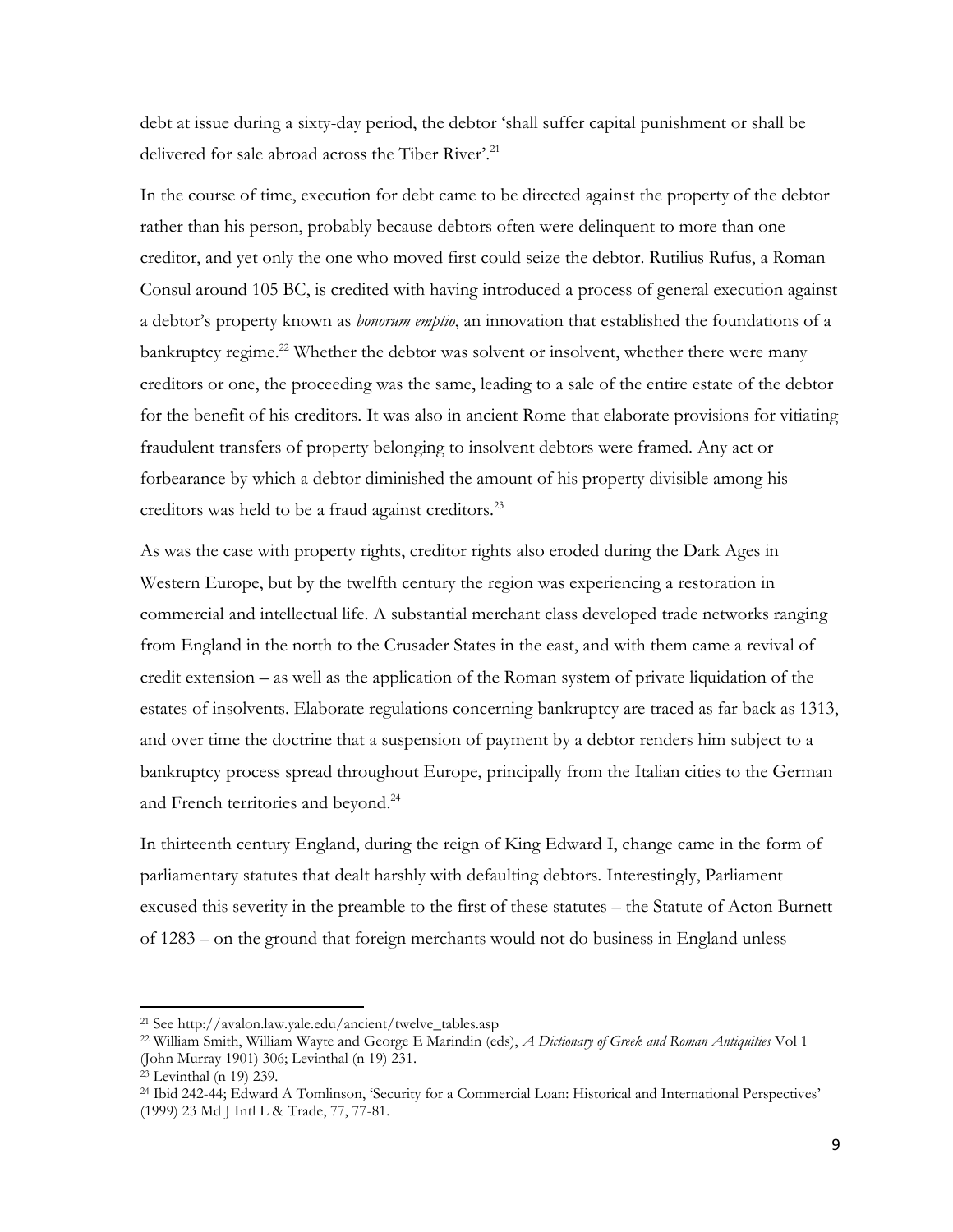provided with a ready means for securing payment of their debts.<sup>25</sup> Even so, debtors devised various means of evading coercive imprisonment and/or liquidation of their estates, a fact that prompted the earliest forms of bankruptcy legislation in England: the Bankruptcy Act of 1542, as amended in 1570 and 1603 through successive acts of Parliament. The Elizabethan statute specified the process whereby, on petition of the creditor, the Chancellor and other bankruptcy commissioners would summon the bankrupt before them, examine him under oath, and if necessary imprison him until he forfeited his possessions, at which point his estate was distributed to his creditors.<sup>26</sup>

Bankruptcy entered French law by the Ordinance of 1673, that country's initial commercial codification. In the United States, the first federal law on the subject was the Bankruptcy Act of 1800, which was limited to traders and provided only for involuntary proceedings, but was followed by several reforms culminating in the enactment of the Bankruptcy Act of 1898, which established the modern concepts of debtor-creditor relations. Fast forward to today, and all things considered, property rights have been recognized as 'the most frequently asserted and doggedly fortified right in world history'. 27

There is thus a striking difference between how international human rights principles have developed post-World War II, on the one hand, and how private-property and creditor-rights principles have developed during the past two millennia, on the other. Human rights initiatives have followed mainly a top-down model: drafted and codified during a period of years at the supranational level reflecting universal aspirations, governments have accepted them via subscriptions to international treaties. Property and creditor-rights laws, in contrast, have evolved in an organic, bottom-up manner: drafted, codified, implemented and then reformed throughout the centuries, they reflect practical societal needs and market realities.

As a corollary, there is also a major difference in how these two sets of jurisprudence have been implemented. Human rights laws, whether addressing political, economic or other rights, remain far from honoured in most parts of the world. Empirical studies suggest that states that ratify human rights treaties do not improve their human rights performance, or else that the treaties

<sup>25</sup> Tomlinson (n 24) 77.

<sup>26</sup> Jay Cohen, 'The History of Imprisonment for Debt and its Relation to the Development of Discharge in Bankruptcy' (1982) 3 J Legal Hist 153, 155-56.

<sup>27</sup> Moyn (n 7) 17.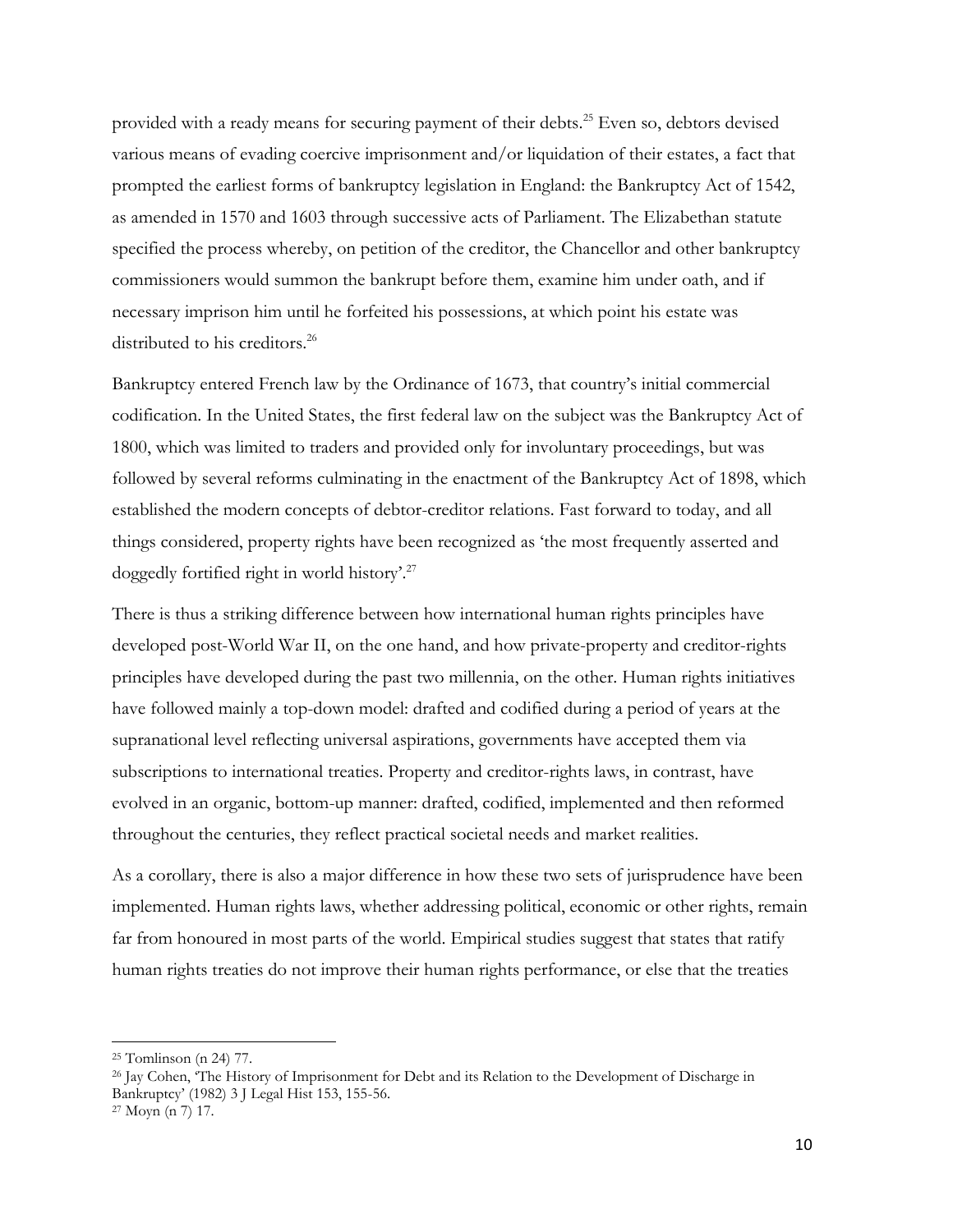have been associated with worse human rights practices.<sup>28</sup> Even in the wealthy United States, for instance, the wish list of economic entitlements in the UDHR – in particular, articles 23, 25, and 26 – is yet to become reality despite the passage of nearly seventy years. Moreover, any casual reading of daily news headlines, especially out of Africa and the Middle East, offers a painful reminder of the abject implementation failures, in even the most basic of civil and political rights, in dozens of signatory countries around the globe where atrocities are still commonplace.

A plausible explanation for the yawning gap between theory and practice is that the normatively strong human rights system has been largely ineffectual because of a major procedural defect. States have accepted authoritative international standards governing the treatment of their own nationals in their own territory – but only because they reserved to themselves the exclusive, sovereign right to enforce those rights as they saw fit.<sup>29</sup> Despite the passage of time, it is evident that most states are very reluctant to tolerate national legislation or institutions that will restrict their freedom of manoeuver in relation to human rights-related policies – especially in countries most in need of respect for basic human rights. <sup>30</sup> Indeed, there is such aversion among states to countenance still more rights obligations that when an issue like human trafficking, say, is framed as a transnational crime, it receives much more state support than when put forth as a human rights issue. 31

In sharp contrast, there are few gaps between principled intentions, legal mandates, and nutsand-bolts reality when it comes to property and creditor rights. These rights have been grafted through the ages into constitutions, laws, regulations and everyday procedures because, for the most part, they are homegrown, perceived as necessary, and widely accepted. The implementation of property rights, in particular, does not pose a challenge to sovereign authority, because states can always exercise their rights to eminent domain, especially for public use, appropriating for themselves personal and even intangible property – as long as they pay just compensation. While it is often hard to demonstrate the justiciability of violations in human

<sup>28</sup> Adam S Chilton and Eric A Posner, 'The Influence of History on States' Compliance with Human Rights Obligations' (2017) 56 Va J Int'l L (forthcoming).

<sup>&</sup>lt;sup>29</sup> Only the gravest of crimes, such as genocide, crimes against humanity, and war crimes, are subject to international enforcement. 'All other human rights violations--that is, nearly all human rights violations--remain covered by the principle of national implementation of internationally recognized human rights'. See Jack Donnelly, 'State Sovereignty and International Human Rights' (2014) 28 Ethics & International Affairs 225, 231-32

<sup>30</sup> Ibid 229; Philip Alston, 'Against a World Court for Human Rights' (2014) 28 Ethics & International Affairs 197, 201.

<sup>31</sup> Volha Charnysh, Paulette Lloyd and Beth A Simmons 'Frames and Consensus Formation in International Relations: The Case of Trafficking in Persons' (2015) 21 European J of International Relations, 323.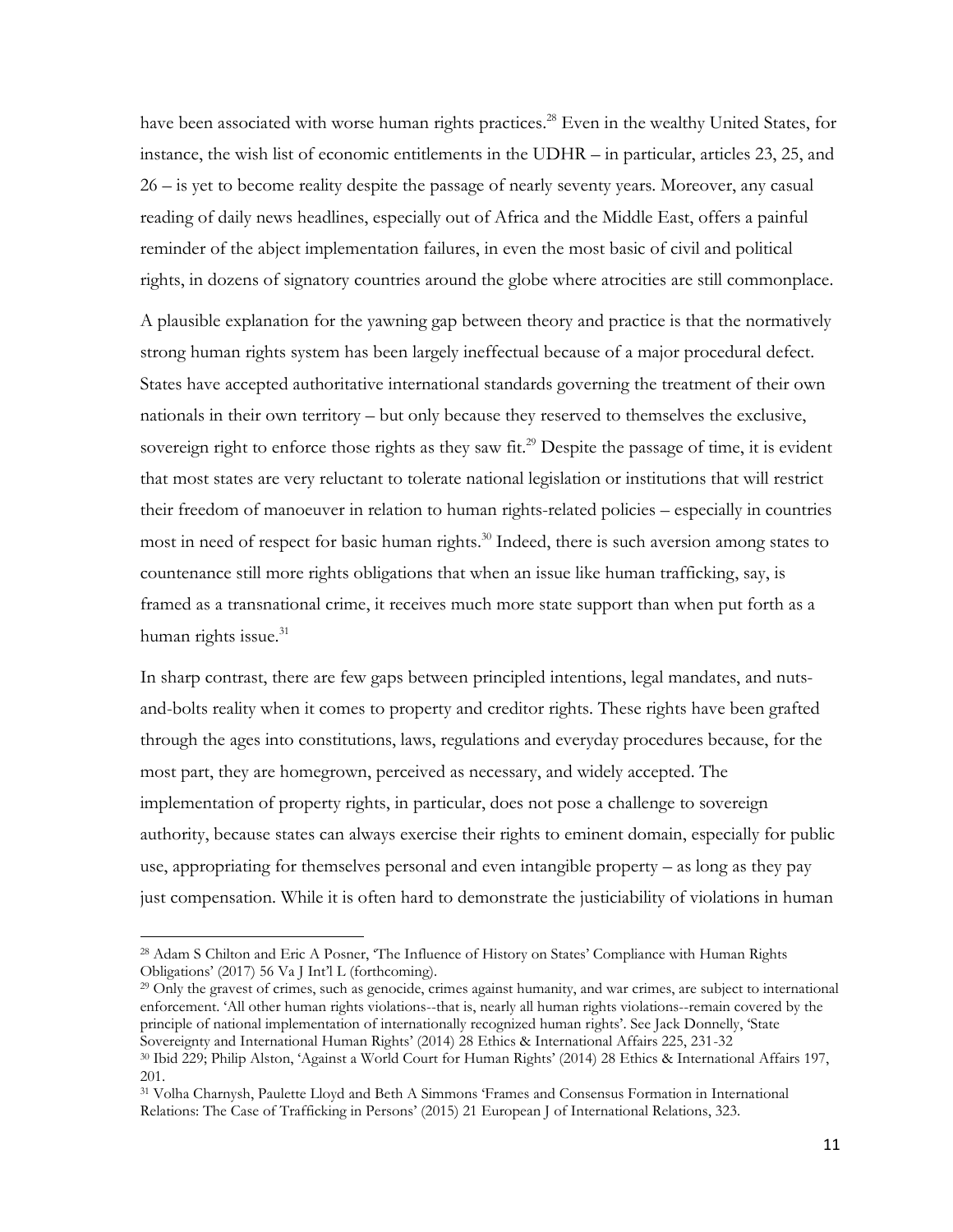rights before national courts, it is easy to do so when it comes to breaches of property or creditor rights since they are governed almost exclusively by domestic law, except when covered by international investment agreements.

#### **Relationship between human, property and creditor rights**

Most of the academic literature on human rights makes little mention of the importance of strong property and creditor rights. This may be because of the perception that the latter are associated with business interests rather than the needs of 'ordinary people,' but as will be made clear below, nothing could be further from the truth. It may also reflect the purist view that property and creditor rights are to be considered separately, if at all, because they govern the relationship between humans and objects, whereas human rights govern how humans treat fellow humans.<sup>32</sup> This is a narrow and unhelpful interpretation.

The result of these approaches is that by now these rights lack shared jurisprudential concerns, substantive connections, or even a common language.<sup>33</sup> In countries where the rule of law is well developed and reliably enforced, such separation between property and human rights need not be a major concern. In transition, post-conflict, and most other developing nations, however, where state power has been misused and the rule of law has been applied inadequately and unevenly, the disconnect is singularly unhelpful.

Billions of people around the world still lack secure property rights, hampering the attainment of their economic, political and social rights because land and housing are the most important assets of the poor.<sup>34</sup> Absence or insecurity of property rights is a central and ubiquitous cause of poverty, not only in the very poorest nations, but also in the largest middle-income countries such as Brazil, China, India and Russia. When property rights are not secure, economic transactions are hindered; efficient and sustainable resource use is unlikely; the evolution of effective credit markets is delayed; investment and entrepreneurial activities are discouraged; and thus the process of economic development has a hard time gaining traction.

<sup>32</sup> Tim Hayward, 'Human Rights vs Property Rights' (2013) JWI Working Paper 2013/04, 3.

<sup>33</sup> Ting Xu and Jean Allain, 'Introduction' Ting Xu and Jean Allain (eds) *Property and Human Rights in a Global Context*  (Hart 2016) 1, 2.

<sup>34</sup> Commission on Legal Empowerment of the Poor, *Making the Law Work for Everyone* (Commission on Legal Empowerment of the Poor and UNDP 2008) 64.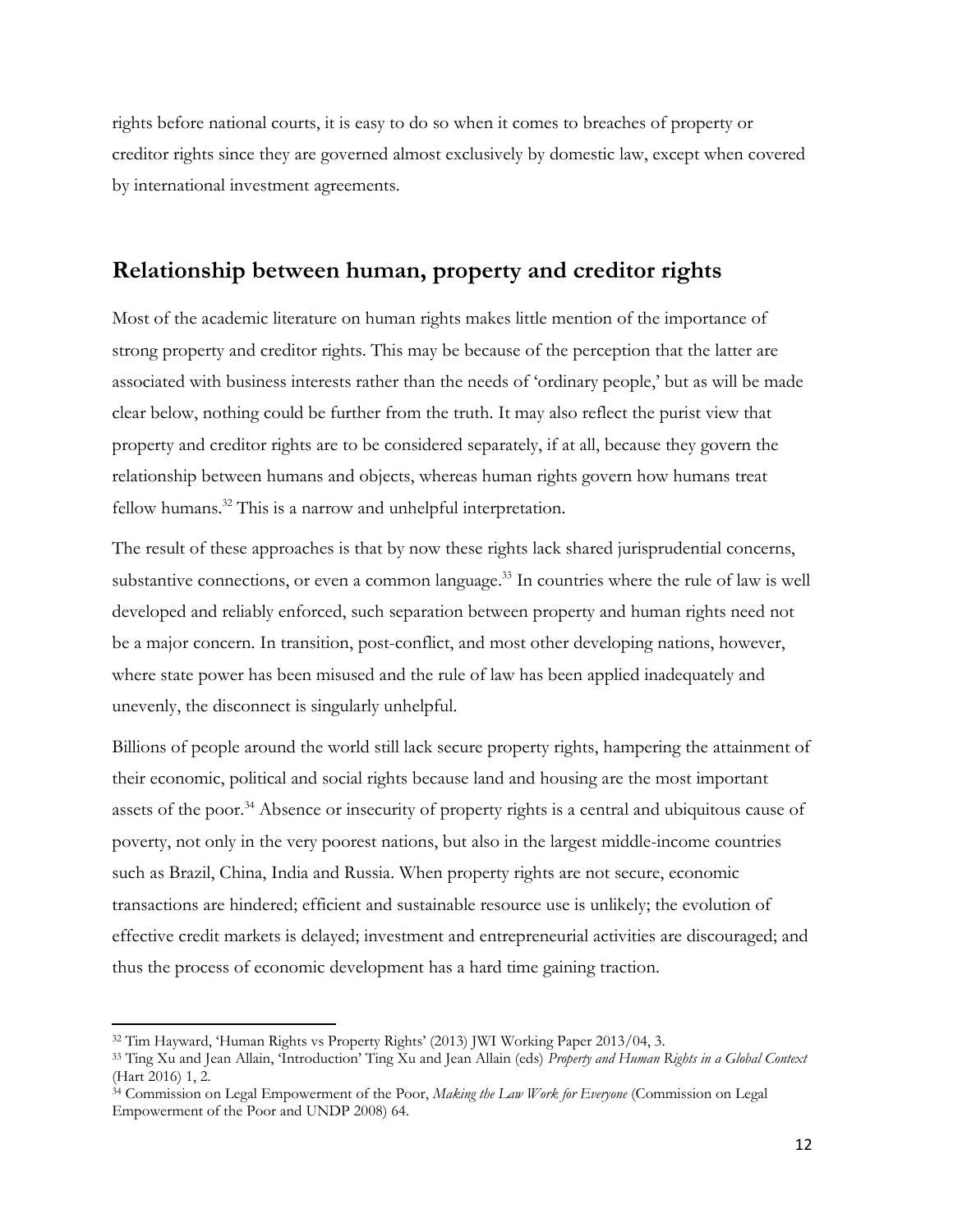In many countries, land rights and security of tenure constitute the basis for access to food, livelihoods, housing and development for a large percentage of the population. Land is in many cases necessary also for the realization of other economic, social and cultural rights. Therefore, just and inclusive land rights have the potential to play a catalytic role in economic growth, development and poverty alleviation. Yet, land rights are still often viewed as part of the realization of other fundamental rights, such as the right to food or the right to water, rather than as a stand-alone human rights priority. Access, redistribution and guarantee of land rights are also crucial issues in post-conflict situations, especially in Africa and the Middle East. In those societies, property grievances need to be addressed in order to prevent new seeds of conflict being planted.

In recent years, the UN Committee on Economic, Social and Cultural Rights (CESCR) has adopted a number of statements highlighting the need to respect land rights, explicitly referring to them in relation to other areas such as housing, forced evictions, food, water, health and cultural life. Thus far, however, there is still no clear and comprehensive statement on the fundamental importance of the right to land.<sup>35</sup>

The urban poor, especially in Latin America, generally live in large shantytowns on the outskirts of major cities and are often migrants from the countryside in search of economic opportunities and personal security. However, that search is usually fruitless, because a pervasive feature of these squatter settlements is the vicious circle of illegality in which residents find themselves. Because the settlements habitually originated in land invasions, incomers do not have legally recognized property rights: their slums have no legal standing and thus basic amenities and services such as clean water, electricity, and sewage are not readily available. Other basic public services, such as health, education and police and fire prevention are likewise generally unavailable. Conflicts and disputes arising within these shantytowns rarely reach official channels and are thus decided by force, via illegal alternatives, or left unresolved to fester.<sup>36</sup>

Another unfortunate fact in many developing countries is that women face legal and social barriers that prevent them from owning or inheriting assets, opening bank accounts, or accessing

<sup>35</sup> Minority Rights Group International, *Moving Towards a Right to Land* (MRG 2015) 4, available at <http://minorityrights.org/wp-content/uploads/2015/10/MRG\_Rep\_LandRights\_Oct15.pdf> accessed 16 April 2017.

<sup>36</sup> Julio Faundez, 'Should Justice Reform Projects Take Non-State Justice Systems Seriously? Perspectives from Latin America' 2 *The World Bank Legal Review: Law, Equity, and Development* (World Bank 2006) 113, 121-22.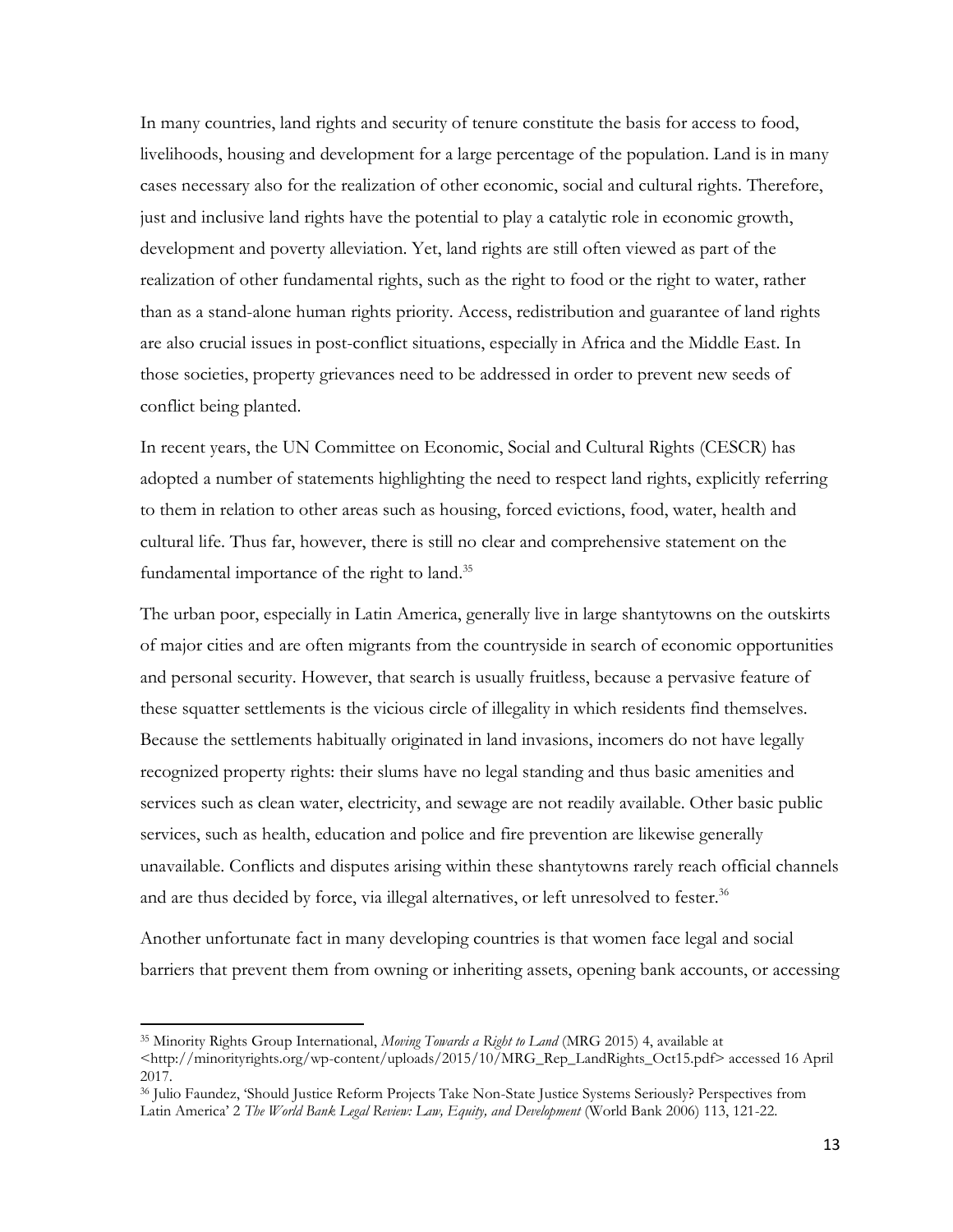credit on their own. Discriminatory family, marital property and inheritance laws are pervasive particularly in Africa and the Middle East, rendering them legally inadequate and thus constraining a woman's ability to engage in economic activity and realize her economic rights. Along with legal restrictions on women's mobility, employment outside the home, and administration of personal assets, those laws present barriers to women's economic opportunity. <sup>37</sup> Strong property rights protection is required to ensure that women can engage as productive agents of economic growth and avoid destitution in case of widowhood or divorce. Women's rights in relation to land, including equality with respect to property rights, inheritance, and titling of land and homesteads need to be modernized. Evidence shows that where land is securely held by women they are better able to support themselves and improve their families' access to health care, education, and means of survival.<sup>38</sup>

Still another priority to help advance the achievement of economic, political and social rights is to promote the creation of systems for collateralising moveable and intangible property – an example of how strong and effective creditor rights can help. Although many people in the developing world lack secure rights to use and transfer property, most own some tangible (moveable) or intangible property, such as intellectual property, brands or reputations. To the extent that this type of property is held securely and can be used to access credit and to create and grow businesses, the poor will have increased borrowing opportunities and investment capacity. Experience in a variety of developing countries shows that there are important legal reforms that if implemented will allow the poor to leverage their movable and intangible property. 39

This brings us to a critique of the view that human rights are of a different nature than property and creditor rights, one that is prevalent in the human rights literature.<sup>40</sup> In this connection, the

<sup>37</sup> Mary Hallward-Driemeier, *Enterprising Women: Expanding Economic Opportunities in Africa* (World Bank 2013) 159.

<sup>38</sup> Ana Palacio, 'Legal Empowerment of the Poor: An Action Agenda for the World Bank' (World Bank: March 2006) 26

<sup>&</sup>lt;http://siteresources.worldbank.org/INTLAWJUSTINST/Resources/LegalEmpowermentofthePoor.pdf> accessed 16 April 2017.

<sup>39</sup> Commission (n 34) 71.

<sup>40</sup> 'Whether the right to property should be a human right is a controversial question. It seems less worthy of protection than, for example, the right to life, the right not to be enslaved, or even the right to respect for the home and private life.' Tom Allen, *Property and the Human Rights Act 1998* (Hart 2005) 1. 'Property rights govern what may be done by "persons" with "things". Human rights govern how humans may be treated by other humans. … [W]e can recognize protection of property as a human right when that property is a necessary means for the fulfilment of other basic human rights. But this is by no means a more generalised defence of property rights as human rights.' Hayward (n 32) 3, 11. See, more generally, Jeremy Waldron, *The Right to Private Property* (Clarendon 1988).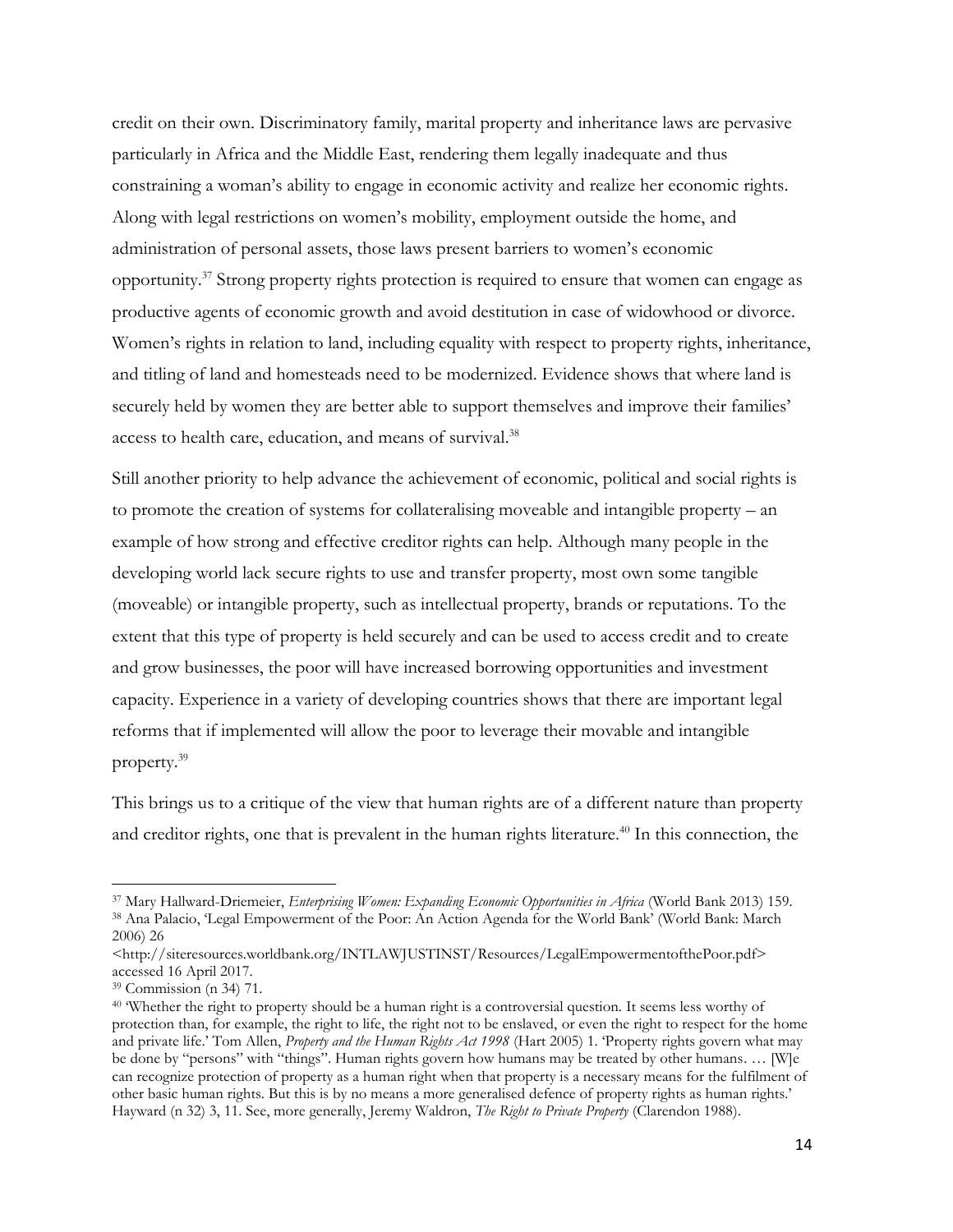libertarian perspective is illuminating. It holds that property and human rights are inextricably linked, and not just because the former enable several of the latter, but also because, at their core, a number of human rights actually involve the assertion of property rights.

Human rights recognize each man's inalienable property right free of any coercive interference, and from this right to property follows the right to the services that one delivers. Each individual is the owner of himself, and thus the ruler of his own person; the human body is the first property of a human being. <sup>41</sup> A man's right to personal freedom, then, is his property right in himself.<sup>42</sup> Consequently, when the UDHR states in article 4 that 'no one shall be held in slavery or servitude …' it is repudiating a condition in which humans' right of self-ownership is disrespected, because a master is expropriating the services that a human renders.<sup>43</sup>

In like manner, other UDHR rights can be considered extensions of the libertarian principle that each individual is the owner and ruler of his own person. Thus, article 1 ('all human beings are born free and equal in dignity and rights …') follows logically from a recognition of each person's inalienable property right over his own being. So does article 2 ('everyone is entitled to all the rights and freedoms set forth in this Declaration, without distinction of any kind …'), because discrimination depreciates the property value of humans being discriminated against. Article 3 ('everyone has the right to life, liberty and security of person') is but a reaffirmation of the concept that humans with property rights are free to utilize their own persons as they see fit. Article 5 ('no one shall be subjected to torture or to cruel, inhuman or degrading treatment or punishment') likewise affirms the inalienable right to self-ownership. And so on and so forth with several other UDHR articles spelling out human rights rooted in the libertarian conception of property rights, which goes beyond the relationship between humans and objects.

There is, moreover, another sense in which a number of human rights are essentially property rights, a sense obfuscated in the extant literature. Take, for example, the human right to press and Internet freedom, covered under article 19 UDHR ('everyone has the right to freedom of opinion and expression … through any media …'). The extent to which this right is exercised

<sup>41</sup> Francis Cheneval, 'Property Rights as Human Rights' in Hernando de Soto and Francis Cheneval (eds) *Realizing Property Right*s (Rüffer & Rug 2006) 11.

<sup>42</sup> Robert Nozick, *Anarchy, State, and Utopia* (Blackwell 1974) 271.

<sup>43</sup> Murray N Rothbard *For A New Liberty: The Libertarian Manifesto* (Ludwig von Mises 2006) 50. Even from a nonlibertarian perspective, 'One should not hesitate to acknowledge a great debt which human rights law owes to property law'. Jean Allain, 'Property in Persons: Prohibiting Contemporary Slavery as a Human Right' Ting Xu and Jean Allain (eds) *Property and Human Rights in a Global Context* (Hart 2016) 93, 112.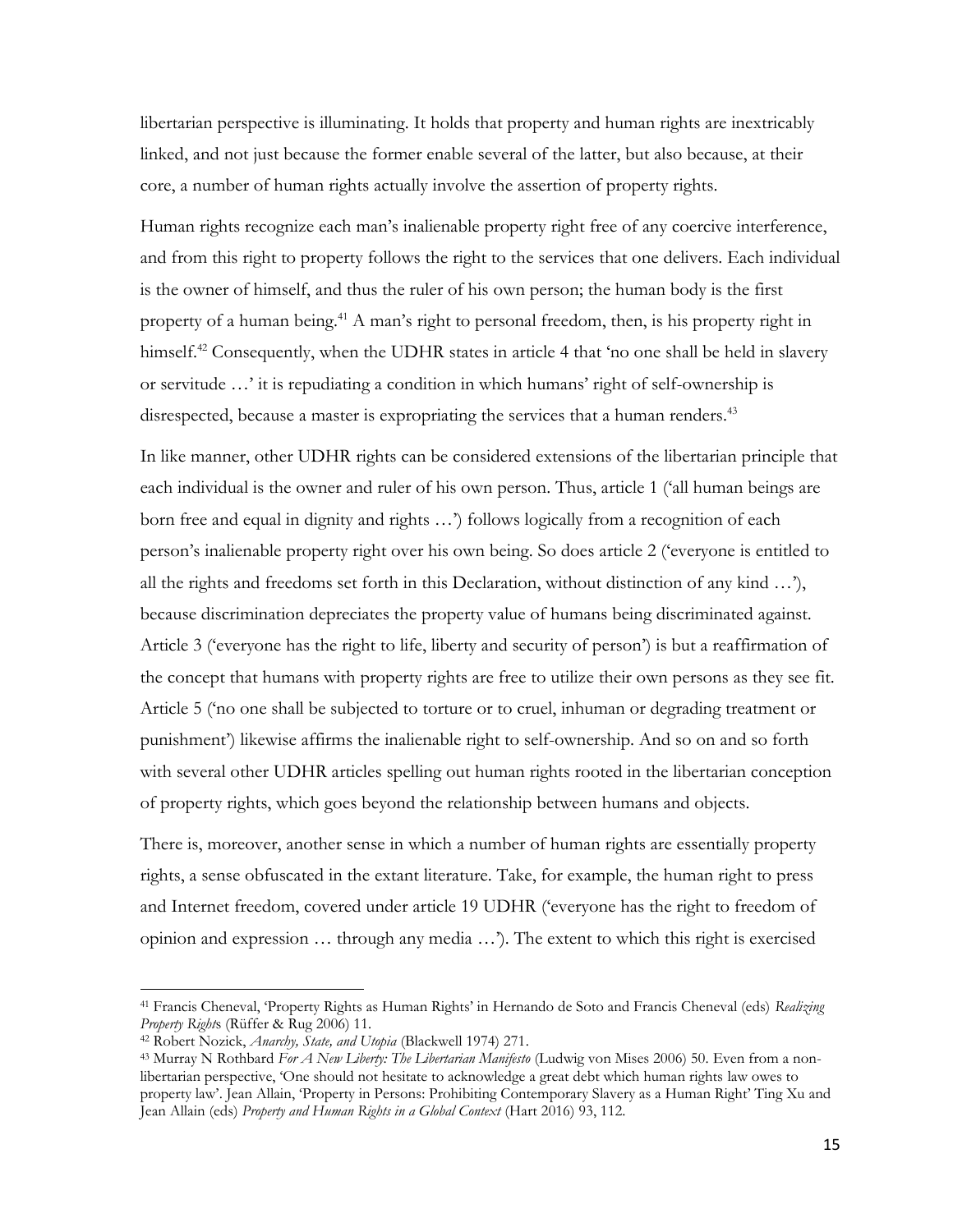freely depends on how the state manages the distribution of newsprint, the licenses necessary to operate radio and television broadcast stations and any direct censorship of the airwaves and the Internet. If licenses to broadcast in a radio frequency spectrum are denied to political opponents, then the human right to a free media is compromised. If, on the other hand, radio broadcast permits are allocated by a non-governmental body through a transparent auction process, then the human right to a free media is much more likely to be respected. This illustrates how the human right to freedom of expression through any media outlet hinges on who owns the rights to newsprint, radio and TV broadcasting, and to uncensored Internet communications, and on how those rights are allocated. A human right like freedom of opinion and expression through any media, in this light, becomes essentially a property rights issue.

Consider also the human right to freedom of assembly, protected under article 20 UDHR ('everyone has the right to freedom of peaceful assembly …'). This right will be exercised when a privately owned convention hall or stadium is rented by anyone who can afford it regardless of their political or other leanings. Once the property is thus reserved for occupancy, the right of peaceful assembly can be realized because people will be able to come together; they will be able to speak, listen and mingle; and they will be free to distribute or exchange printed or audio-visual materials. However, if said facilities were owned by the local or national government, or by private owners who can be pressured by state officials and if political or social dissidents were denied their right to rent the hall or stadium in question then the human right to peaceful assembly will have been thwarted. The human right of free assembly thus hinges on the property right to hire an assembly hall from its owners. 44

In short, many human rights are connected to, and are rather inseparable from, broadly conceived property rights. At the very least, human rights advocates should admit that property and creditor rights are complementary to other human rights and thus cannot be neglected. The irony is that early conceptions of human rights developed throughout history in close association with notions of private property rights. The entitlement to civil and political rights championed in both the American and French Revolutions was tied to property issues and early proponents of what nowadays would be recognized as 'human rights' considered property rights just as important as the freedoms of religion and speech. 45

<sup>44</sup> Ibid 51.

<sup>45</sup> Commission (n 34) 66.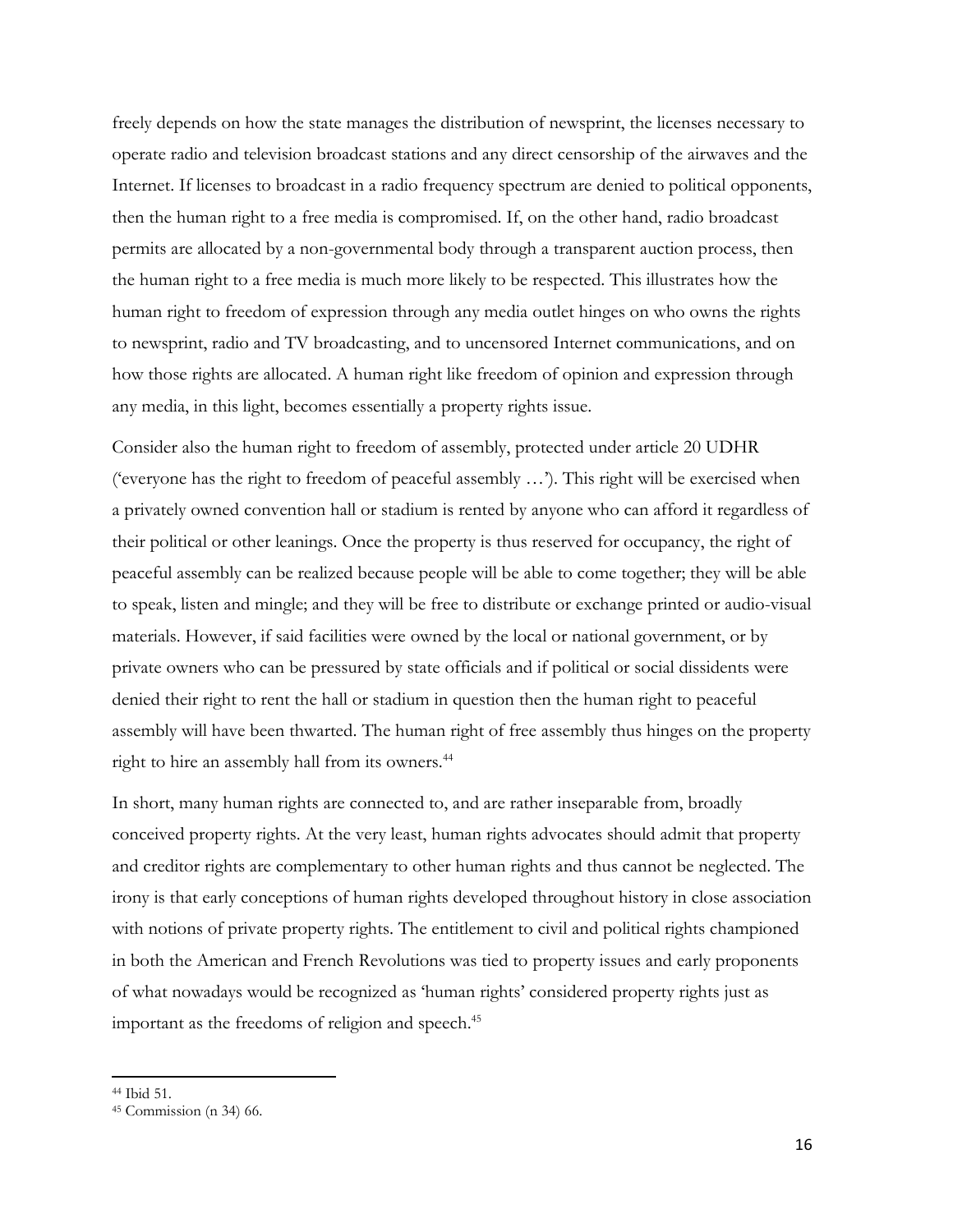There is good reason why human rights, as we now know them, are of relatively recent vintage: the world has functioned for millennia without a conception – never mind the implementation – of the many individual rights that came to be enshrined in various international conventions after the end of World War II. Throughout human history, many civilizations came to be regarded as successful even though they engaged in practices now considered unacceptably immoral, like slavery, discrimination, and cruel punishment. These societies developed despite failing to acknowledge rights to self-determination, religious freedom, direct representation, equal pay for equal work, free education, or social security.

Property and creditor rights, on the other hand, evolved naturally to prevent or solve societal conflicts. Because of widespread recognition that they are necessary for commerce and investment to thrive, they have been upheld and enforced universally by nation states, especially so in an increasingly interconnected, efficient and modernizing world. And without trade and investment there cannot be vigorous economic progress – especially the kind of progress that can generate the resources necessary for society and particularly the state, to afford the aspirational entitlements that in the last seven decades have come to be identified as 'human rights'.

### **The gap between aspirational human rights and economic reality**

Most legal literature and United Nations documents on human rights gloss over the fact that the least developed countries are structurally and otherwise on a very different trajectory than that which Western Europe has travelled since the end of World War II. In the poorest and least rights-compliant parts of the world, economic, political, cultural and other realities are simply not amenable to a 'cutting and pasting' of the twentieth century European model of the welfare state for the purpose of realizing human rights. To paraphrase Kenneth Dam, the first instinct of lawyers, which is to transplant world-class legal and welfare institutions to developing countries in the hope that human rights will flourish, is sure to keep producing little more than a harvest of dead leaves. 46

<sup>46</sup> Kenneth W Dam, *The Law-Growth Nexus: The Rule of Law and Economic Development* (Brookings 2006) 6.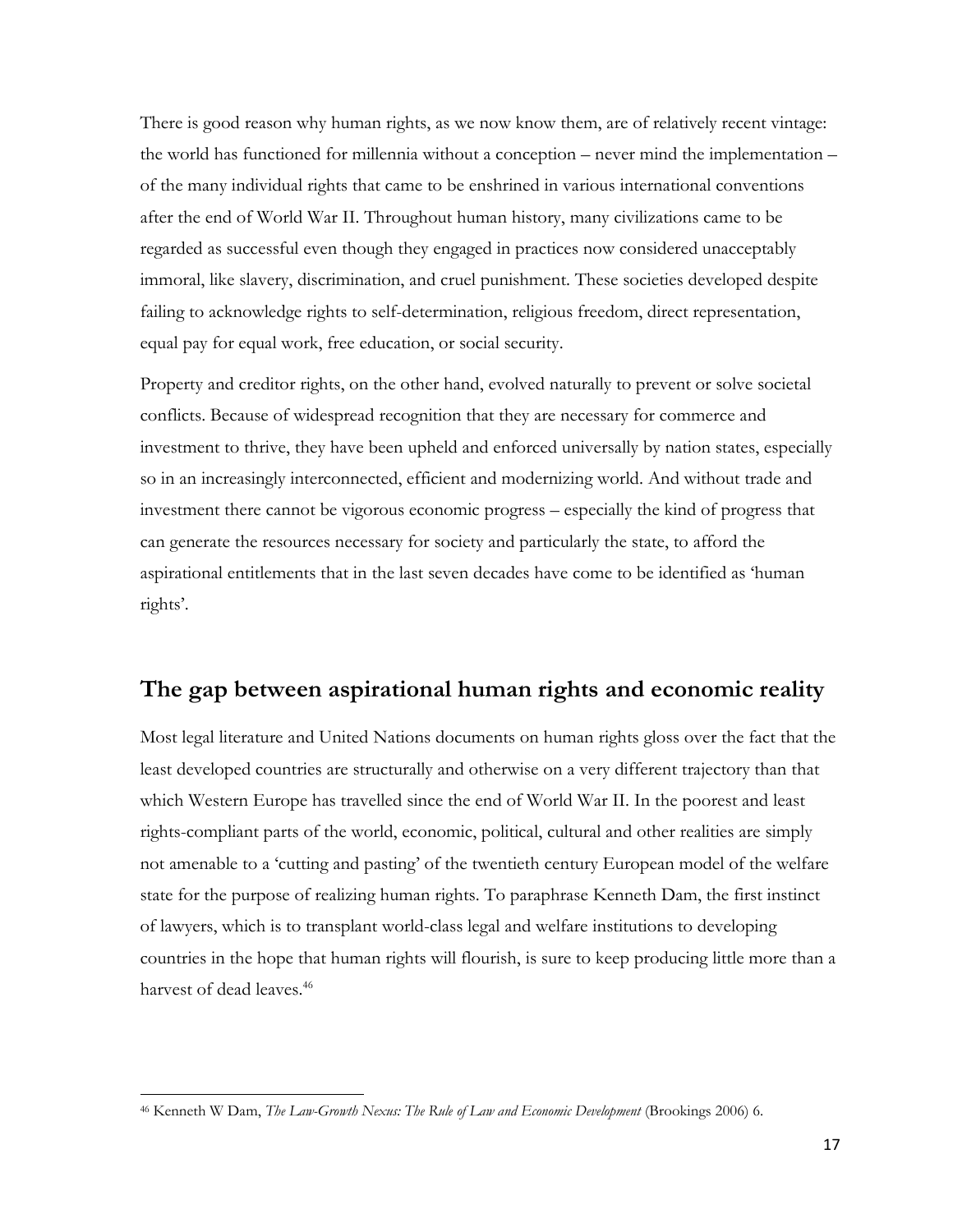In human rights law, the state is traditionally considered the obligated party, because states are parties to the treaties central to the human rights regime. More significantly, states are also the obligated party because so many of the aspirational human rights – especially the economic and social ones – are expected to be delivered by their governments. As recalled by Louis Henkin, 'almost from [its post-War] beginning, the international law of human rights followed the movement within states from "the liberal state" to "the welfare state".<sup>47</sup> Whereas the Universal Declaration drew on liberal national constitutions for its civil and political rights, for its economic and social rights 'it drew on the welfare systems initiated in the nineteenth century by Western European states'.<sup>48</sup>

Exhibit A when it comes to human rights mandates with steep price tags attached is the International Covenant on Economic, Social, and Cultural Rights (ICESCR). Consider its article 2: 'Each State Party to the present Covenant undertakes to take steps … with a view to achieving progressively the full realization of the rights recognized in the present Covenant by all appropriate means, including particularly the adoption of legislative measures.' In article 6, which deals with the right to work it stipulates that: 'the steps to be taken by a state party to the present Covenant to achieve the full realization of this right shall include technical and vocational guidance and training programmes, policies and techniques to achieve steady economic, social and cultural development and full and productive employment…' Article 9 declares that: 'the states parties to the present Covenant recognize the right of everyone to social security, including social insurance.' And in article 11 it states that the parties: 'recognize the right of everyone to an adequate standard of living for himself and his family, including adequate food, clothing and housing, and to the continuous improvement of living conditions [and they] will take appropriate steps to ensure the realization of this right.' States are also obligated to take measures to ensure 'the highest attainable standard of physical and mental health' (article 12) and to provide educational services at the primary, secondary and tertiary levels free of charge in order to realize 'the right of everyone to education' (art. #13-14).

These economic rights are very expensive to deliver and difficult to adjudicate because of the large financial resources they demand. They entail substantial government initiative, administration and spending in multiple and complex areas – including ones in which many

<sup>47</sup> Henkin (n 5) 34.

<sup>48</sup> Ibid 40.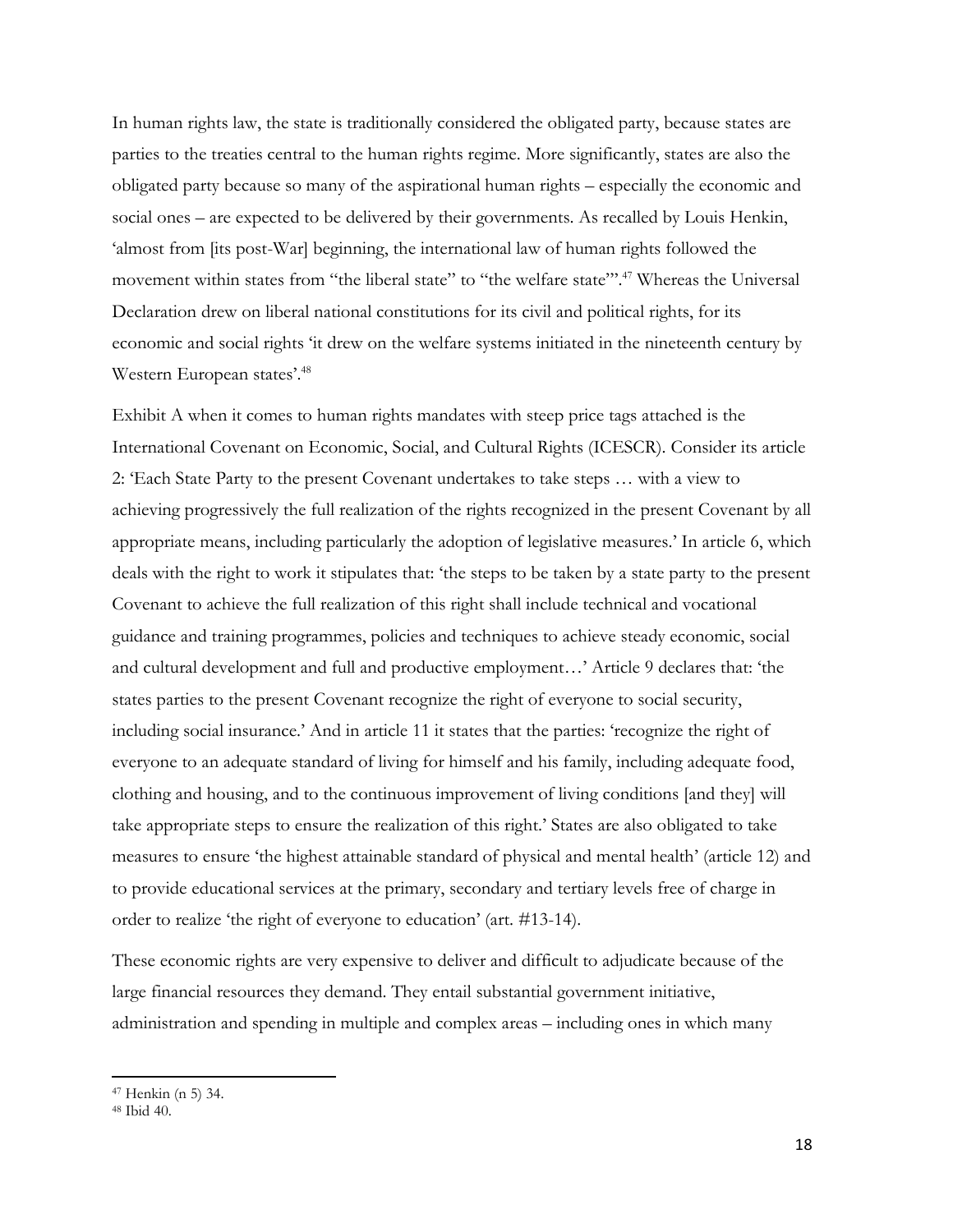economists would prefer that states delegated to the private sector, either in principle or on grounds of unaccountability, corruption and inefficiency in the public sector. The establishment of a welfare state also fosters an entirely paternalistic vision of government, promoting dependence and a false sense of entitlement to a life people may have no intention of working or paying for. It clashes as a prescription with the evident need for low-income countries to encourage entrepreneurship, open up investment opportunities, facilitate hiring of labour in the formal economy, establish new businesses, and unleash market forces in order to jump-start their economic development.

It is estimated that nearly three-fourths of the world's population do not enjoy access to a comprehensive social security system, namely, one that ensures the realization of the privileges embodied in various human rights treaties by providing essential health care, unemployment compensation and supplemental income for persons earning very low pay, as well as retirement and disability benefits. Government spending on social protection and health ranges from the equivalent of 27 percent of GDP in Western Europe down to under six percent in Africa and Asia, with the world average (weighted by total population) at less than 10 percent of GDP. Only 12 percent of unemployed workers worldwide actually receive unemployment benefits, with effective coverage ranging from 64 percent of the unemployed in Western Europe to less than three percent in the Middle East and Africa.<sup>49</sup>

There are good reasons why the Western European welfare state has not been successfully exported to the developing world in the past decades – particularly not to the most politically, socially, and economically fragile states where human rights abuses are a daily phenomenon. The most pragmatic reason is that governments in most developing countries consider it impossible to raise the kind of permanent tax revenues that would be necessary to underwrite welfare benefits akin to those that Western Europe offers and the ICESCR prescribes. While governments in the Eurozone, on average (2014-16), take in revenues equivalent to 46 percent of GDP, their counterparts in low-income developing economies – from Bangladesh to Zimbabwe – reap on average a mere 16 percent of GDP, namely, about one-third as much.<sup>50</sup> Doubling, never mind tripling, their tax take in order to afford a European welfare state would be a completely unattainable objective.

<sup>49</sup> ILO, *World Social Protection Report 2014-15* (ILO 2014).

<sup>50</sup> IMF, *Fiscal Monitor: Debt: Use It Wisely* (IMF April 2017) 113, 127.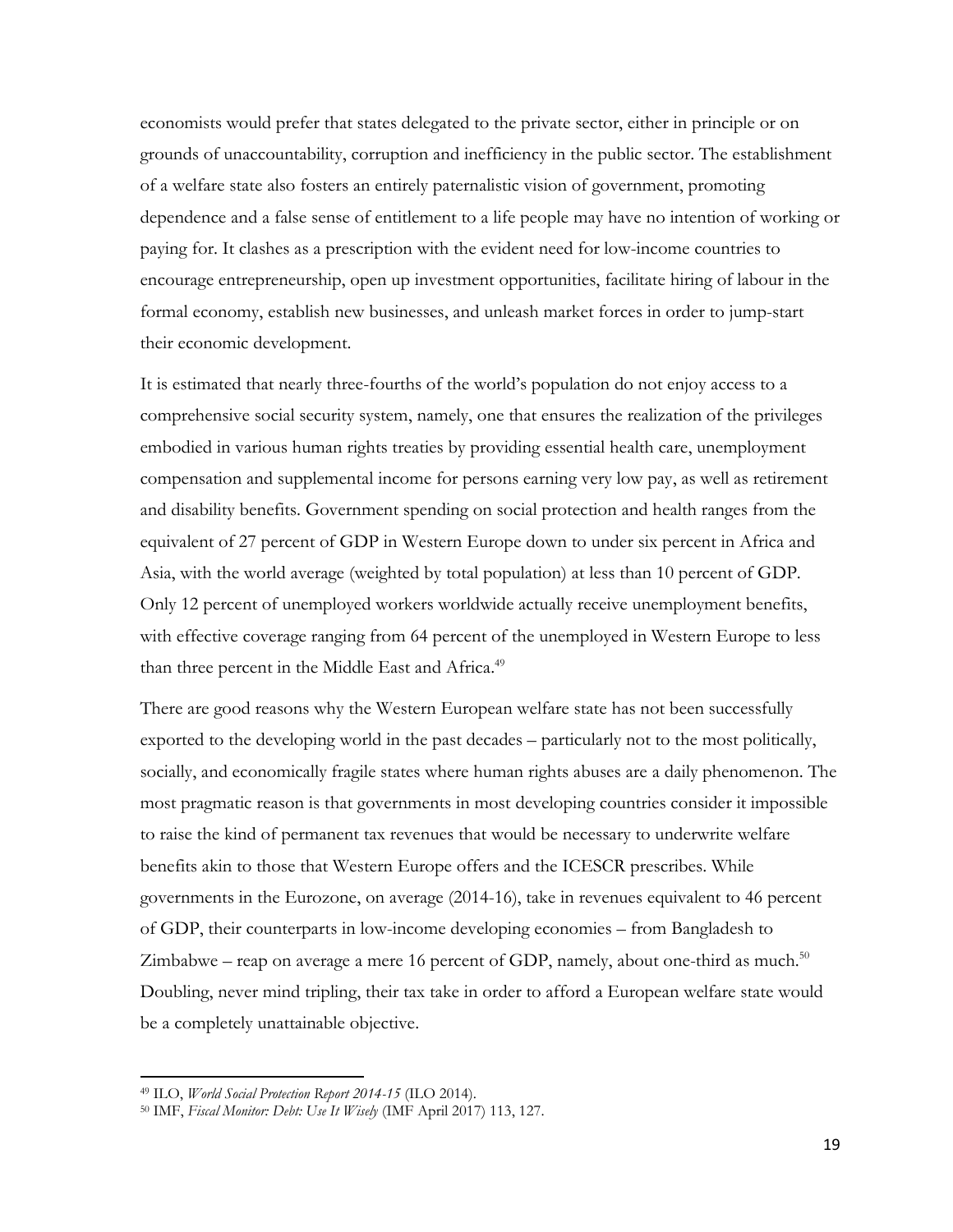In fact, most poor-country governments cannot conceivably offer unemployment or retirement benefits, at least not to the vast majority of their people. Between half and three-quarters of their labour force operates in the underground economy – largely in agriculture, construction, smallscale manufacturing, and services – and thus workers neither pay the contributions necessary to cover the cost of such benefits nor can they properly document instances of employment for pay, on the one hand, and unemployment without pay, on the other. Indeed, informality is one of the important characteristics of labour markets around the world, with millions of (mostly small) enterprises and over a billion workers operating in the shadows. In more than half of reporting developing countries – from destitute Madagascar to relatively wealthy Uruguay – the share of informal employment in non-agricultural areas exceeds 50 percent, and in about onethird of countries it accounts for at least 67 percent of total non-farm jobs.<sup>51</sup>

Beyond the tight fiscal space that limited tax revenues generate, it is hard to imagine that many governments in developing countries, not least in Africa and the Middle East, could acquire the administrative capacity to deliver welfare-like benefits effectively, given the power struggles and rent-seeking activities that have consumed them. As it is, domestic factors and political arrangements have solidified non-egalitarian and corrupt institutions in many developing countries, such that the more privileged classes are traditionally the largest beneficiaries of any public social spending. Moreover, the welfare state as known in Europe is an alien concept in most low-income countries, where the role of governments in the delivery of services is typically far less important than that of informal family and tribal networks, who provide the bulk of income support and social services.

Even in middle-income developing countries, many of which have attempted to introduce elements of the European welfare state, results have not always been satisfactory or productive. One reason is that economic development is a process whereby workers gradually shift from low- to high-productivity activities, and generally from agriculture into manufacturing and services, and where they benefit from the adoption of more capital- and technology-intensive production processes. The result is an increase in labour productivity, which is the basis for rising wages and salaries, and thus the increase of national incomes.

<sup>51</sup> ILO, *Women and Men in the Informal Economy: A Statistical Picture* (ILO 2013) 8.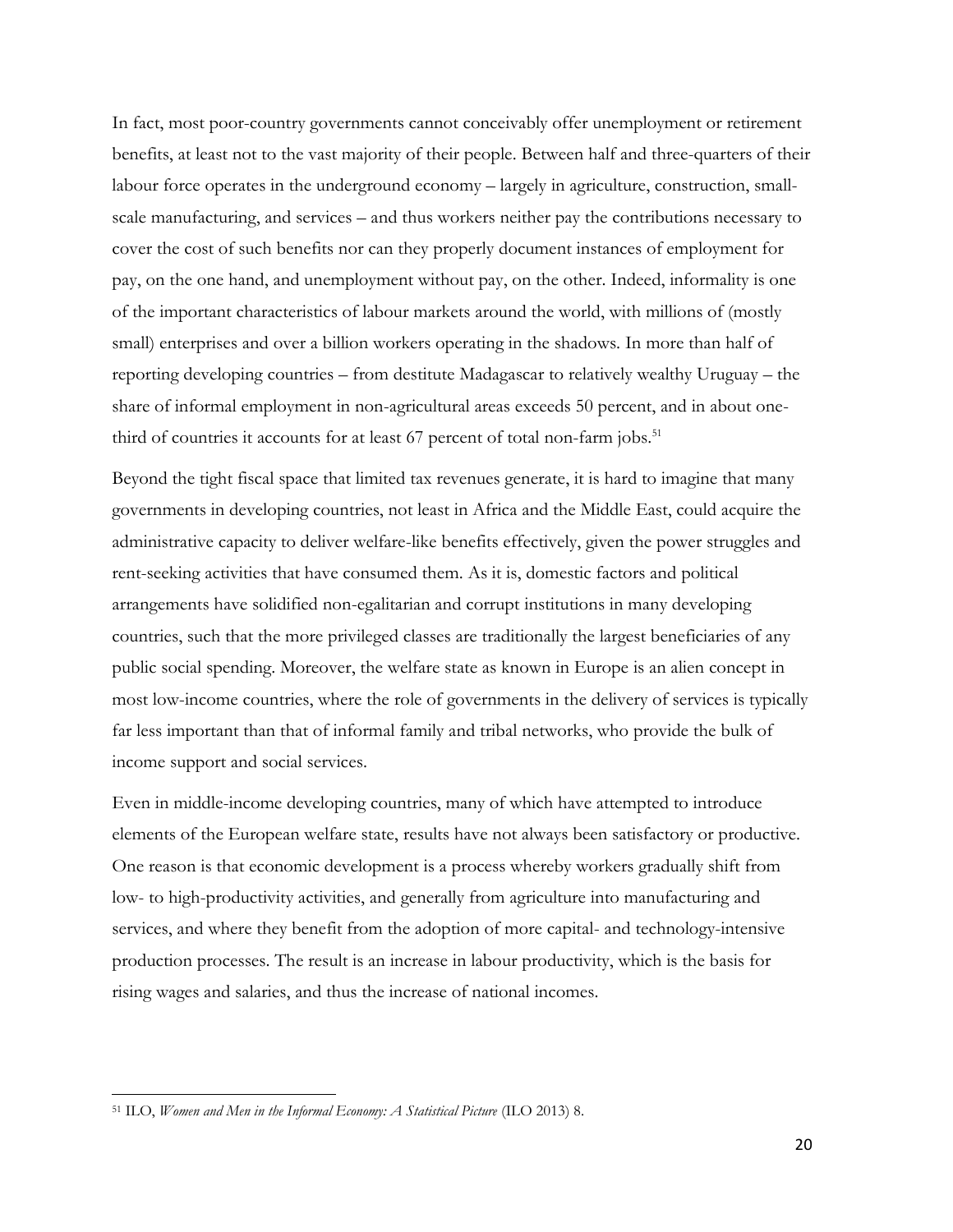In Mexico, for instance, social policy – the set of programs through which governments offer health services, housing loans, day care services, and various types of pensions to workers of any income level, type of employment, or labour status – has acted as a drag on that country's structural transformation process. The reason is that those well-intentioned interventions have slowed down the reduction of low-productivity agricultural employment and the increase in high-productivity jobs elsewhere in the economy. They have subsidized inefficient selfemployment and other forms of non-salaried employment, as well as illegal salaried employment. Therefore, they have interfered with the process by which workers seek jobs that are more productive and firms invest, grow, adopt new technologies, train workers, and take measures to increase their efficiency. 52

In sum, the expectations of human rights advocates have not kept pace with the very limited capacity to institute a European welfare state, especially in the low-income countries most prone to human rights deficiencies. The common practice for scholars working on human rights and social policy in developing countries has been to advocate for larger shares of public spending on welfare. Little or no attention has been paid to the necessary revenues and administrative capacity, or to counterproductive impacts on economic incentives and this has led scholars down a barren path covered with Professor Dam's proverbial dead leaves.

The time has come for realistic, context-specific proposals that take account of cultural realities, political-economy issues, budgetary constraints, development imperatives, and imperfect institutions. The private sector, and not the public sector, will likely have to play a major role in the generation of jobs and the provision of health, insurance, educational and other services. Good intentions are much more likely to be successful when European or other alien legal and economic models are adapted to local environments. <sup>53</sup> Until then, it should not surprise or disappoint that states disagree about which human rights should have priority, what scarce resources are allocated to alleviating human rights violations, and how cultural variations and institutional differences are respected. 54

<sup>52</sup> Santiago Levy, *Good Intentions, Bad Outcomes: Social Policy, Informality, and Economic Growth in* Mexico (Brookings 2010) 3.

<sup>53</sup> Ian Gough, 'European Welfare States: Explanations and Lessons for Developing Countries' in Anis A Dani and Arjan de Haan (eds) *Inclusive States: Social Policy and Structural Inequalities* (World Bank 2008) 39, 64.

<sup>54</sup> Eric Posner, 'Human Welfare, Not Human Rights' (2008) 108 Columbia LR 1758, 1760.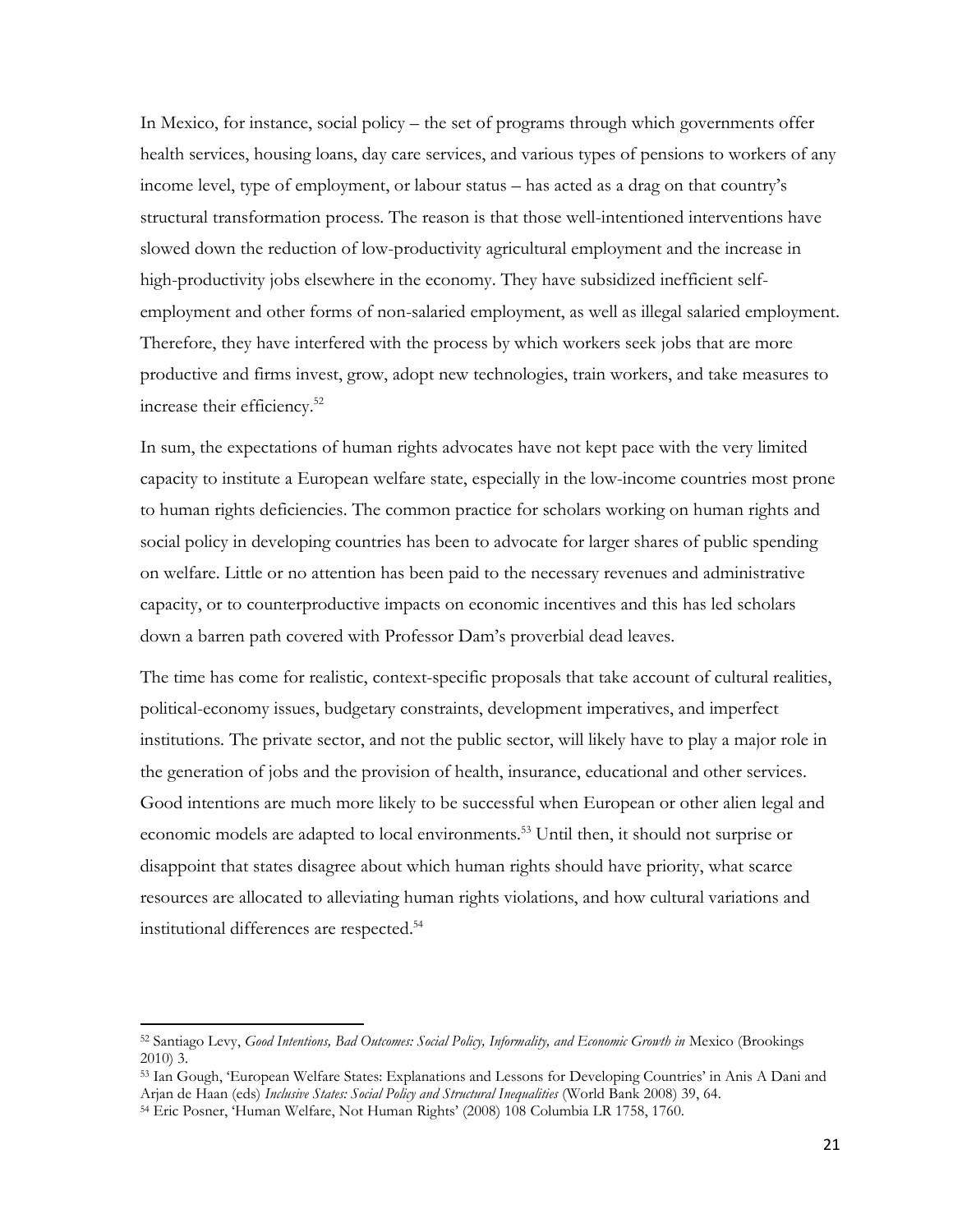# **Interconnections between sovereign debt, human rights, and property and creditor rights**

Legal writings on the interconnections between sovereign debt and human rights betray their authors' lack of familiarity with economics and finance and also with the lessons of practical experience in impoverished and rights-deprived countries around the world. In particular, few legal scholars and human-rights advocates have engaged in a critical analysis of what has transpired, in the past decade-and-a-half, in the many low-income countries that became beneficiaries of debt forgiveness from official bilateral and multilateral agencies. The mostly shallow and incomplete approach to the interconnections between sovereign debt and human rights has led many contemporary writers astray in their thinking, expectations and policy recommendations.

A common point of departure for most human rights attorneys, debt-forgiveness campaigners, and UN Human Rights Council representatives is the claim that in many of the world's poorest countries the fulfilment of debt-service obligations has frequently come at the expense of social expenditures that contribute to the realization of human rights. <sup>55</sup> According to Dustin Sharp:

In cases where a highly indebted state spends a significant portion of its budget on debt servicing, it stands to reason that less money will generally be available to progressively realise rights to things like health and education, and in many instances it will be hard for the state to satisfy core minimum obligations. 56

Indeed, according to Sabine Michalowski, 'resources that are dedicated to debt repayment will not be available in order to improve the social rights situation in the country, and vice versa'.<sup>57</sup> The trade-off between debt service and social spending is an oft-repeated assertion that has its origin in misleading anecdotal claims long made in Jubilee 2000 campaign materials – the coalition of religious organisations that has been advocating for debt forgiveness (cancellation)

<sup>55</sup> Christian Barry, 'Sovereign Debt, Human Rights, and Policy Conditionality' (2011) 19 J of Pol Philosophy 282, 284-86; Cephas Lumina, 'Sovereign Debt and Human Rights' in *Realizing the Right to Development* (UN 2013) 289, 292-94; United Nations Human Rights Council, 'Report of the Independent Expert on the effects of foreign debt and other related international financial obligations of States on the full enjoyment of all human rights, particularly economic, social and cultural rights, Cephas Lumina' (A/HRC/20/23 10 April 2011), 3.

<sup>56</sup> Dustin Sharp, 'The Significance of Human Rights for the Debt of Countries in Transition' in Juan P Bohoslavsky and Jernej L Černič (eds) *Making Sovereign Financing and Human Rights Work* (Hart 2014) 47, 49.

<sup>57</sup> Sabine Michalowski, 'Sovereign Debt and Social Rights: Legal Reflections on a Difficult Relationship' (2008) 8 Hum Rts LR 35, 37.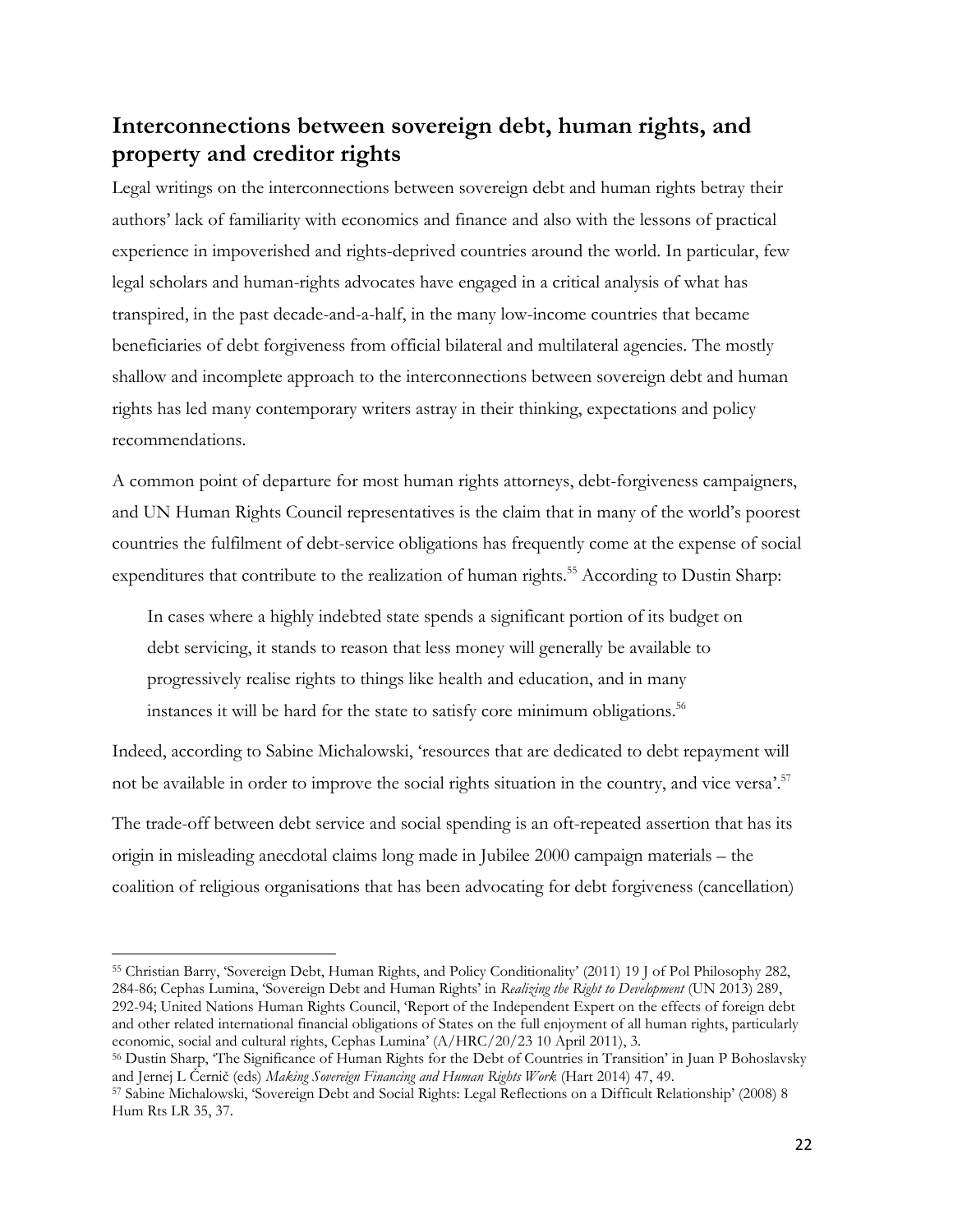of the debts of the poorest countries since the early 1990s. <sup>58</sup> The claims have a faulty logic. To illustrate: during the 1980s, the twenty-nine countries (from Afghanistan to Zimbabwe) now considered the world's poorest made US\$17¼ billion in debt-service payments on their longterm foreign debt, the equivalent of 2⅔ percent of their average annual GDP. <sup>59</sup> Yet, this does not mean that during the 1980s these countries had less money to 'progressively realise rights to things like health and education'.

The reason is that, during the 1980s, the twenty-nine countries also obtained US\$42½ billion of new long-term foreign loans, the equivalent of  $6\frac{3}{4}$  percent of their average annual GDP – such that they actually enjoyed a net of US\$25¼ billion in additional long-term funds with which to 'progressively realise rights to things like health and education'. <sup>60</sup> To put it in perspective, the countries had on average an extra four percentage points of GDP – an economically meaningful amount – they could spend, each year, for whatever purposes the loans were intended. The elemental mistake made by the Jubilee campaigners, and by all those who have since parroted their line, is akin to alleging that home mortgage payments force homebuyers to cut back on their food or health or educational spending.

It should not surprise, therefore, that the claim of a trade-off between foreign debt service and domestic social spending finds no support in the economic literature. The more credible hypothesis concerns a potential trade-off between a rapidly growing stock of foreign debt and domestic social spending, given the threat of higher taxes and debt service a borrowing binge may portend. The evidence on this issue is mixed, however. One author who assessed how rising external debt burdens influenced the composition of government spending in forty-seven developing countries during 1972-2001, found that in Africa and the Middle East it had impacted negatively government investment outlays and current spending other than on salaries, which in fact tended to increase.<sup>61</sup> Since a large part of social expenditure involves salaries paid to government employees in education and health, this finding suggests that human-rightsrelated budgetary spending actually was more than shielded from the adverse effects of rising

<sup>58</sup> Ann Pettifor, 'The Jubilee 2000 Campaign: A Brief Overview' in Chris Jochnick and Fraser A Preston (eds) *Sovereign Debt at the Crossroads* (OUP 2005) 297.

<sup>59</sup> World Bank, *International Debt Statistics 2017* (World Bank 2017).

<sup>60</sup> Ibid.

<sup>61</sup> Saeid Mahdavi, 'Shifts in the Composition of Government Spending in Response to External Debt Burden' (2004) 32 World Development 1139.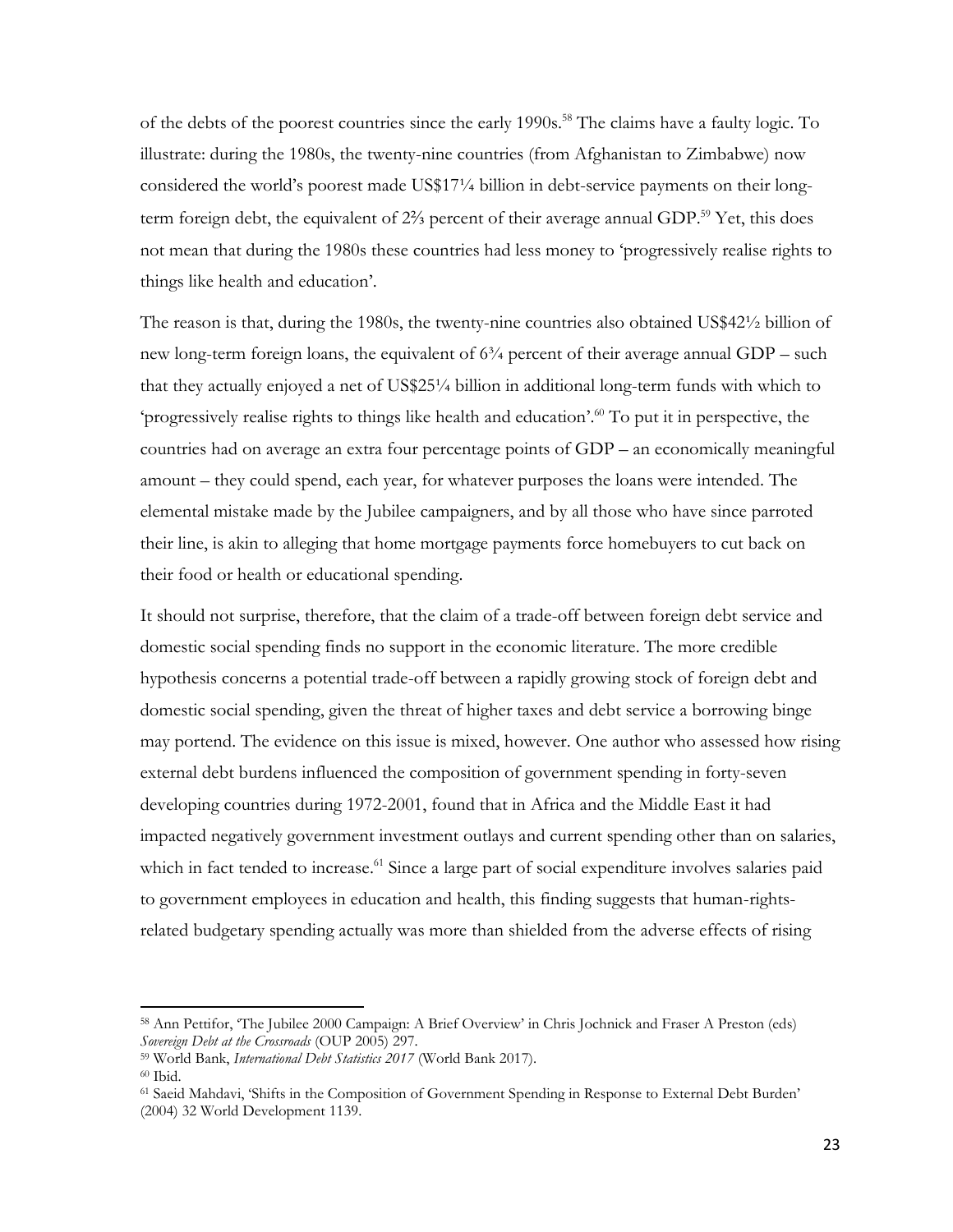debt burdens – a conclusion consistent with prior research results on the resilience of this type of spending to austerity campaigns.

On the other hand, researchers looking at whether government spending on health and education relative to GDP were affected by changes in the ratio of total (external and domestic) public debt to GDP, found the opposite trend using a panel of up to fifty-seven developing countries for the period 1985-2003. <sup>62</sup> Following an increase in the stock of total debt relative to GDP, governments typically reacted prudently, by cutting spending growth and raising revenues by an amount beyond the increase in their interest bills, thus tightening somewhat the overall fiscal stance, and in the process, trimming new allocations to social spending.

The preoccupation with the potential fallout from rising debt and debt-service burdens that has permeated the human rights literature is also gravely misplaced. Ever since the early 2000s, social spending of the kind that supposedly contributes to the realization of human rights – at least as per the welfare-state model embraced by most advocates – has actually increased rapidly in the world's poorest and least human-rights compliant nations. During this period, most low-income countries benefited from the best external environment in decades: massive debt forgiveness from their official creditors under the HIPC Initiative, as enhanced in the mid-2000s; a historic boom in commodity prices and thus exports and tax revenues, especially during 2002-2011; and easier-than-ever access to new financing, especially from the private international capital markets at exceedingly favourable interest rates.<sup>63</sup>

The key trends were the following. The same group of twenty-nine poorest countries, which had seen their combined total external indebtedness skyrocket from the equivalent of less than 50 percent of their GDP prior to 1982 to over 125 percent by 1994, registered a major cut in that ratio to under 30 percent of GDP during 2010-14. <sup>64</sup> In relation to total export earnings, the group's total external debt, which had jumped to over 600 percent by the mid-1990s from under 300 percent in the early 1980s, came down precipitously to under 110 percent by 2011-12. The poorest countries' annual debt-service payments on long-term foreign debt, which had risen to

<sup>62</sup> Eduardo Lora and Mauricio Olivera, 'Public Debt and Social Expenditure: Friends or Foes?' (2007) 8 Emerging Markets Review 299.

<sup>63</sup> IMF, 'Macroeconomic Developments in Low-Income Developing Countries: 2014 Report' (18 September 2014).

<sup>64</sup> World Bank (n 59).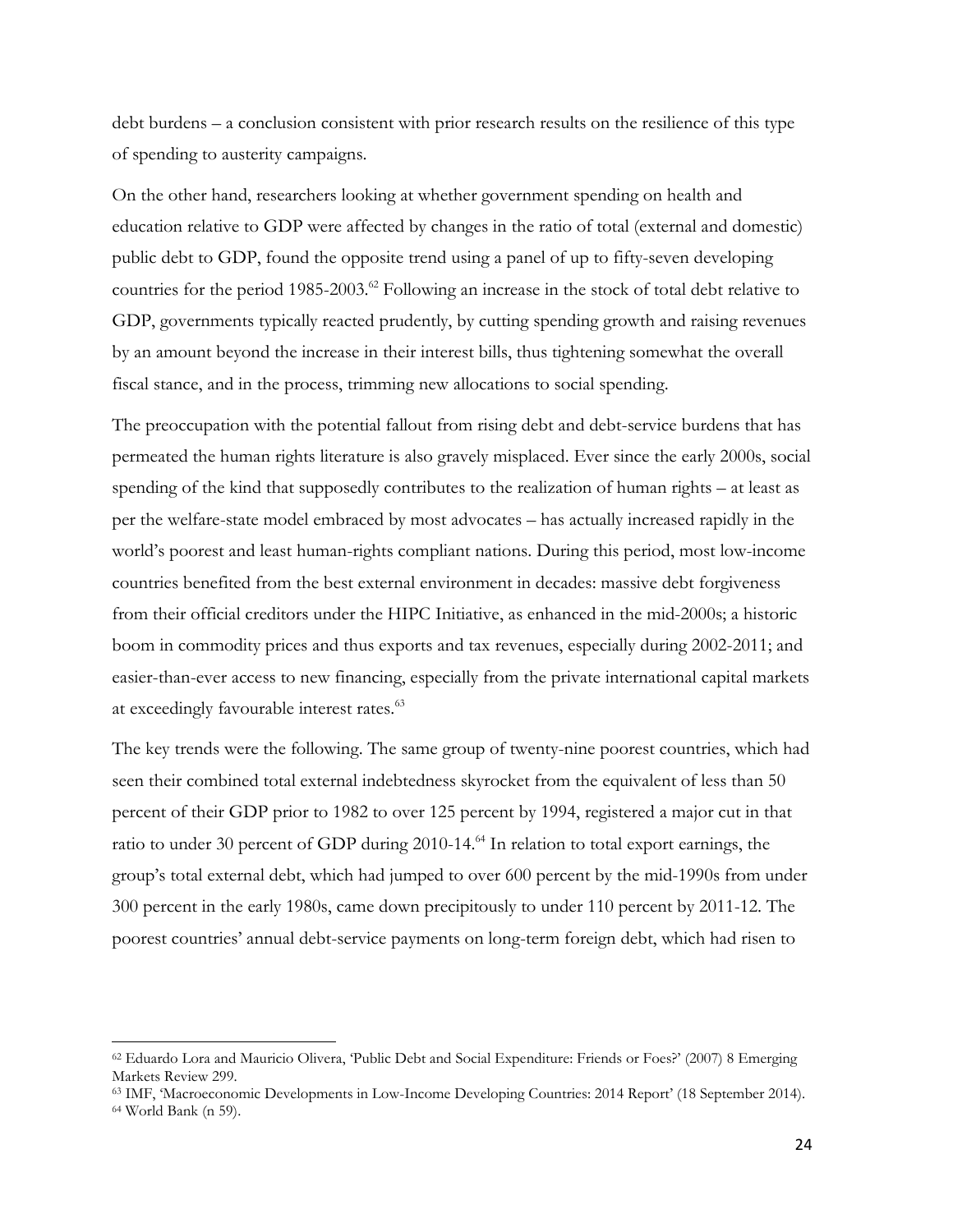the equivalent to two percent of GDP in the early 1980s, and had jumped to over three percent by the mid-1990s, shrunk to less than one percent of GDP in 2008-10.

Before the HIPC Initiative, the thirty-six countries (from Afghanistan to Zambia) that became eligible for debt forgiveness, including twenty-six of the twenty-nine world's poorest countries, were spending on average slightly more on debt service than on health and education combined. Since the mid-1990s, and as per the HIPC's requirement that governments allocate debt-service savings to social spending, they were ramped up markedly: their spending on health, education and other social services went up from less than six percent of GDP prior to 2000 to almost nine percent in recent years. <sup>65</sup> On average, such spending (nine percent of GDP) was about five times the current amount of debt-service payments (less than two percent).

Consequently, the question that should have been raised for research and intelligent discussion is whether the increase in social expenditures that transpired has indeed contributed to the enhanced realization of human rights in the most deprived parts of the world – yet, we are not aware of any quantitative studies or thoughtful reflection along these lines in the legal literature. To be sure, recent, comprehensive reports on the state of human rights around the globe, produced by authorities like Amnesty International and Human Rights Watch, highlight few instances of advancements in human rights, and on the contrary they warn of retrogression in the many conflict-ridden and destitute countries in Africa and the Middle East.<sup>66</sup> But at least casual empiricism has prompted one human rights academic, Daniel Sharp, to acknowledge that while 'basic maths – comparing money spent on debt servicing with funds budgeted for public health programmes, for example – suggests that debt relief has great potential to help governments progressively realise economic and social rights, the reality is far more complicated'. 67

Economists have been busy shedding light in their area of competence, which is the link between government expenditures and advances in health, education and other social objectives. Interestingly, their research into the recent surge in social spending in low-income countries

<sup>65</sup> IMF, 'Heavily Indebted Poor Countries (HIPC) Initiative and Multilateral Debt Relief Initiative (MDRI)— Statistical Update' (15 March 2016).

<sup>66</sup> Amnesty International, 'Report 2015/16: The State of the World's Human Rights' 2016; Human Rights Watch, 'World Report 2017: Events of 2016' 2017.

<sup>67</sup> Sharp (n 56) 51.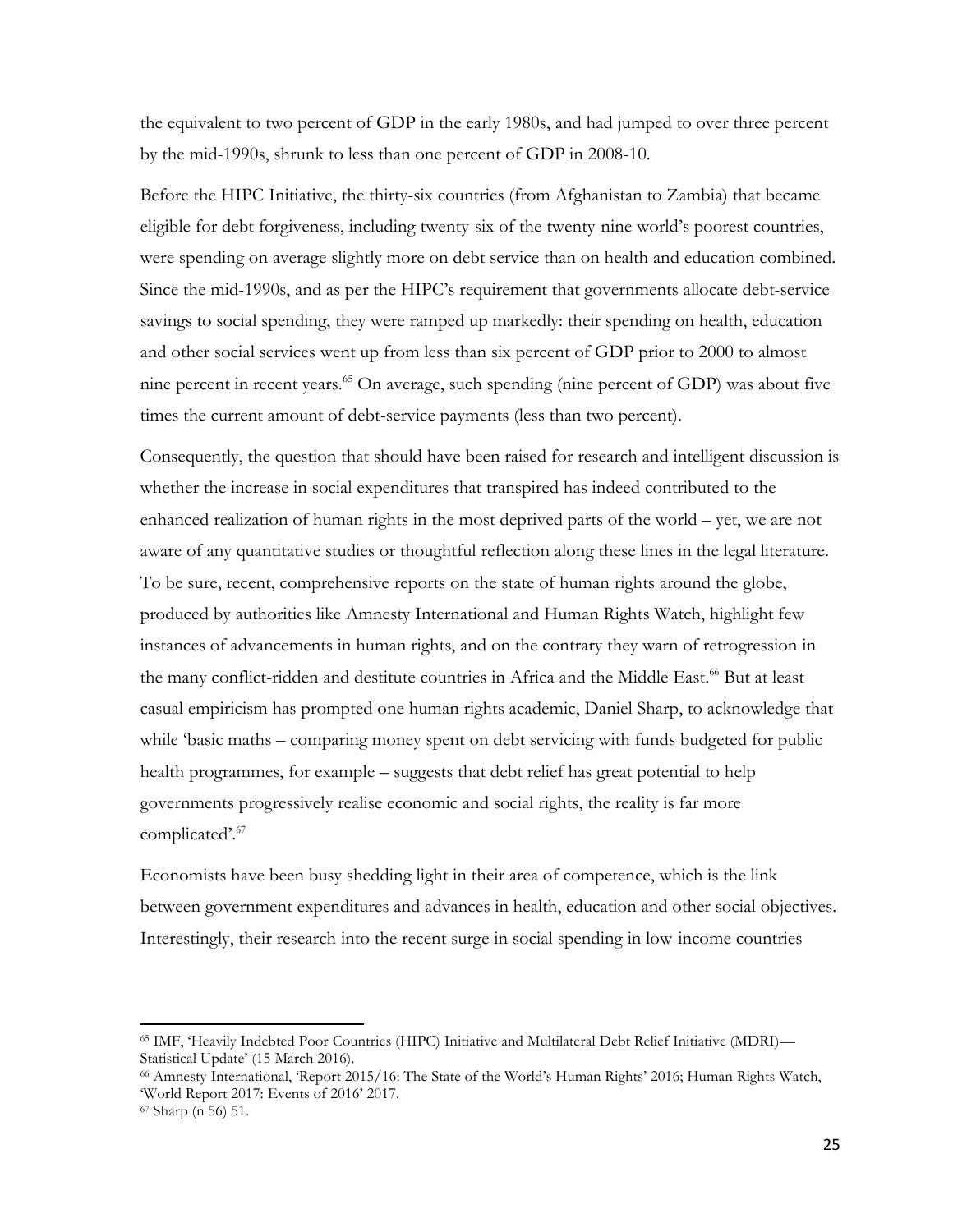constitutes a powerful indictment of the approach that throwing more money – including debtservice savings – at health, educational and other problems is the appropriate way to progress.

As it turns out, the endemic inefficiency and corruption prevalent in low-income countries has rendered higher government spending largely ineffectual in the HIPC universe. For example, it has been estimated that governments in Africa could have boosted life expectancy by five years if they had followed best healthcare practices; by comparison, a ten percent increase in public health spending per capita has tended to yield an increase in life expectancy of a mere two months. <sup>68</sup> According to another study, improving the quality of governance in Sub-Saharan Africa is imperative in order to improve health outcomes: the same increase in public spending on health has been twice as effective in reducing under-five years' mortality, as well as in increasing life expectancy at birth, in countries with good-quality relative to poor-quality governance. <sup>69</sup> Yet, a third research project concluded that a greater share of public health provision has not improved quality of life and life length itself. It found that reduction of inequalities in access to, and the provision of, health and educational services is a far more significant determinant of longer and healthier lives.<sup>70</sup>

Studies of higher public spending on education have reached similar conclusions: education spending has been highly inefficient in many emerging and developing economies, and especially so in Africa. By eliminating inefficiencies, according to one estimate, lower-income economies could have raised their average net enrolment rate by 36 percentage points without any increase in existing spending levels.<sup>71</sup> Another study concluded that the effect of debt relief on educational expenditures in the HIPC countries, if any, could not be captured in statistical studies, suggesting that government spending is not the primary vehicle through which improvements in educational variables materialize.<sup>72</sup>

<sup>70</sup> Oliver Serfling and Zunera Rana, 'The Role of Governance on Promoting Longer, Healthier Lives – Empirical Evidence for Developing and Developed Countries' (2015) Hochschule Rhein-Waal Discussion Papers in Behavioural Sciences and Economics 2/2015, available at: <https://www.hochschule-rhein-

<sup>68</sup> Francesco Grigoli, 'A Hybrid Approach to Estimating the Efficiency of Public Spending on Education in Emerging and Developing Economies' (2015) 2 Applied Economics and Finance 19.

<sup>69</sup> Innocent Makuta and Bernadette O'Hare, 'Quality of Governance, Public Spending on Health and Health Status in Sub Saharan Africa: A Panel Data Regression Analysis' (2015) 15 BMC Public Health 932.

waal.de/sites/default/files/documents/2016/11/15/discussion\_papers\_in\_behavioural\_sciences\_and\_economics\_ no2.pdf> Accessed 16 April 2017.

<sup>71</sup> Grigoli (n 68).

<sup>72</sup> Jesús Crespo Cuaresma and Gallina Andronova Vincelette, 'Debt Relief and Education in Heavily Indebted Poor Countries' in Carlos A Primo Braga and Dörte Dömeland (eds) *Debt Relief and Beyond: Lessons Learned and Challenges Ahead* (World Bank 2009) 35.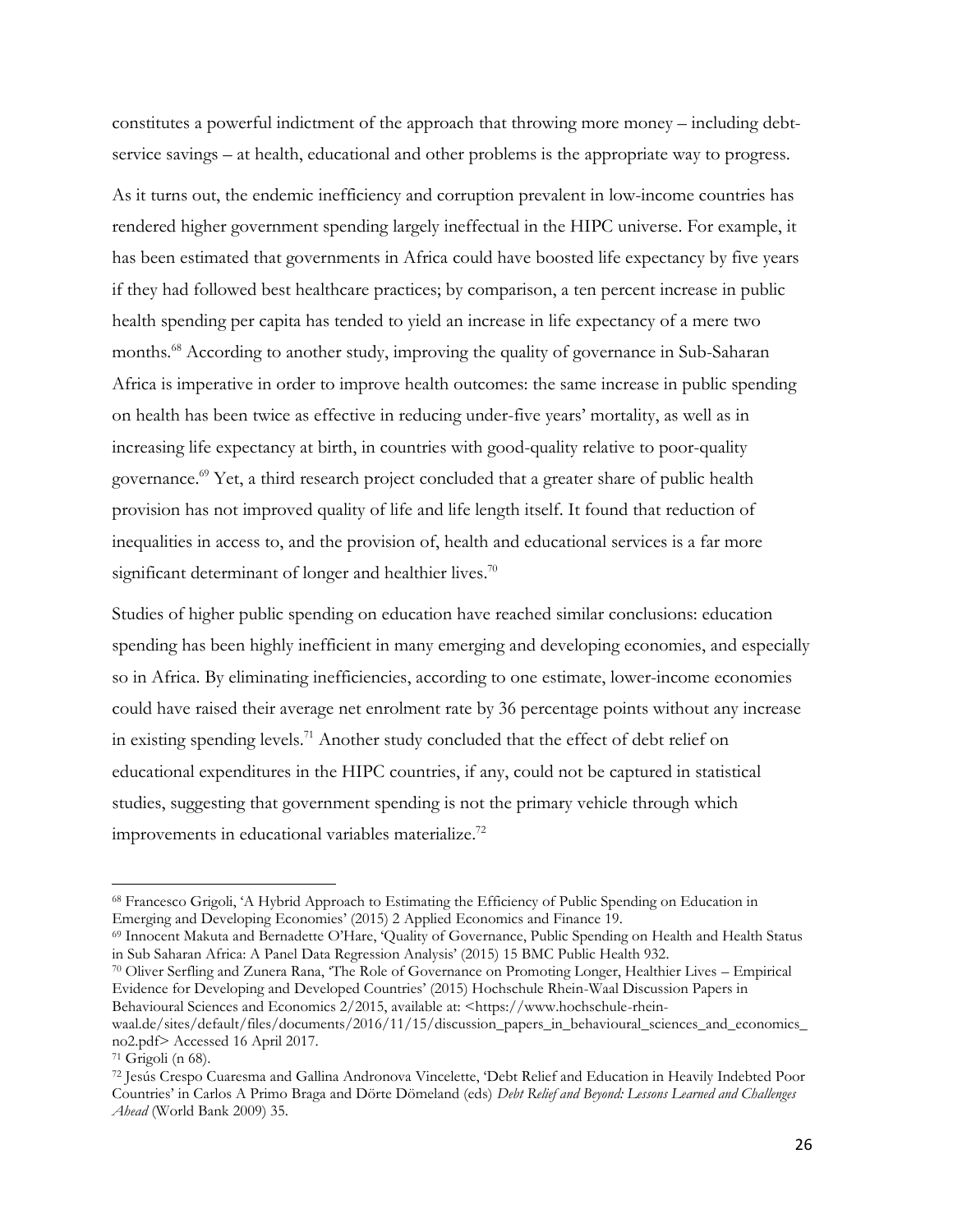It is no wonder, therefore, that the low-income countries that have benefited from massive debt forgiveness have not shown a correspondingly meaningful improvement in measurable qualityof-life indicators – despite the hike in social spending. At last count (2016), the majority of the thirty-six HIPC countries previously mentioned do not meet, and are not on track to meet, any of the eight Millennium Development Goal (MDG) outcomes, as well as the Sustainable Development Goals (SDGs), which are the successors to the MDGs. The poorest achievements by the HIPC countries involve precisely the much-favoured education and health-related sectors. Specifically, only a handful (one to three) of the thirty-six HIPCs is within reach of the MDG targets in the areas of: (1) an increase in primary school completion rates; (2) a decrease in maternal mortality rates, and; (3) an escalation in access to improved sanitation facilities. Only seven of the thirty-six, or 19 percent, of the HIPCs are within striking distance of the MDG target in the area of decreased infant mortality rates.<sup>73</sup>

The proverbial writing was already on the wall more than a decade ago, when two reputable development economists asked the question: 'What Has 100 Billion Dollars' Worth of Debt Relief Done for Low-Income Countries?' Their answer was that early analysis of the data as of the mid-2000s was not providing much support for the idea that debt relief was effective in achieving its stated objectives, e.g., improving policy performance and enhancing economic growth, investment, total government spending and tax collection. <sup>74</sup> Other contemporaneous studies also found that debt relief provided under the HIPC Initiative was having little impact on either investment or growth, probably because of the absence of the enabling institutions and business environment that provide the foundation for market economies.<sup>75</sup>

Since that time additional economic studies have concluded that there is no clear evidence that debt forgiveness enabled higher investment or faster economic growth, except in the few countries with sound economic and political institutions, <sup>76</sup> or else under favourable economic

<sup>73</sup> IMF (n 65) 15-16.

<sup>74</sup> Nicolas D Chauvin and Aart Kraay, 'What Has 100 Billion Dollars' Worth of Debt Relief Done for Low-Income Countries?' (2005), draft, World Bank available at

<sup>&</sup>lt;http://siteresources.worldbank.org/DEC/Resources/ChauvinKraayWhatHasDebtReliefAccomplishedSept2005. pdf> Accessed 16 April 2017.

<sup>75</sup> Serkan Arslanalp and Peter B Henry, 'The World's Poorest Countries: Aid or Debt Relief?' in Chris Jochnick and Fraser A. Preston (eds) *Sovereign Debt at the Crossroads* (OUP 2005) 174.

<sup>76</sup> Pernilla Johansson, 'Debt Relief, Investment and Growth' (2010) 38 World Development 1204; Andrea F Presbitero, 'Debt-Relief Effectiveness and Institution Building' (2009) 27 Development Policy Review 529.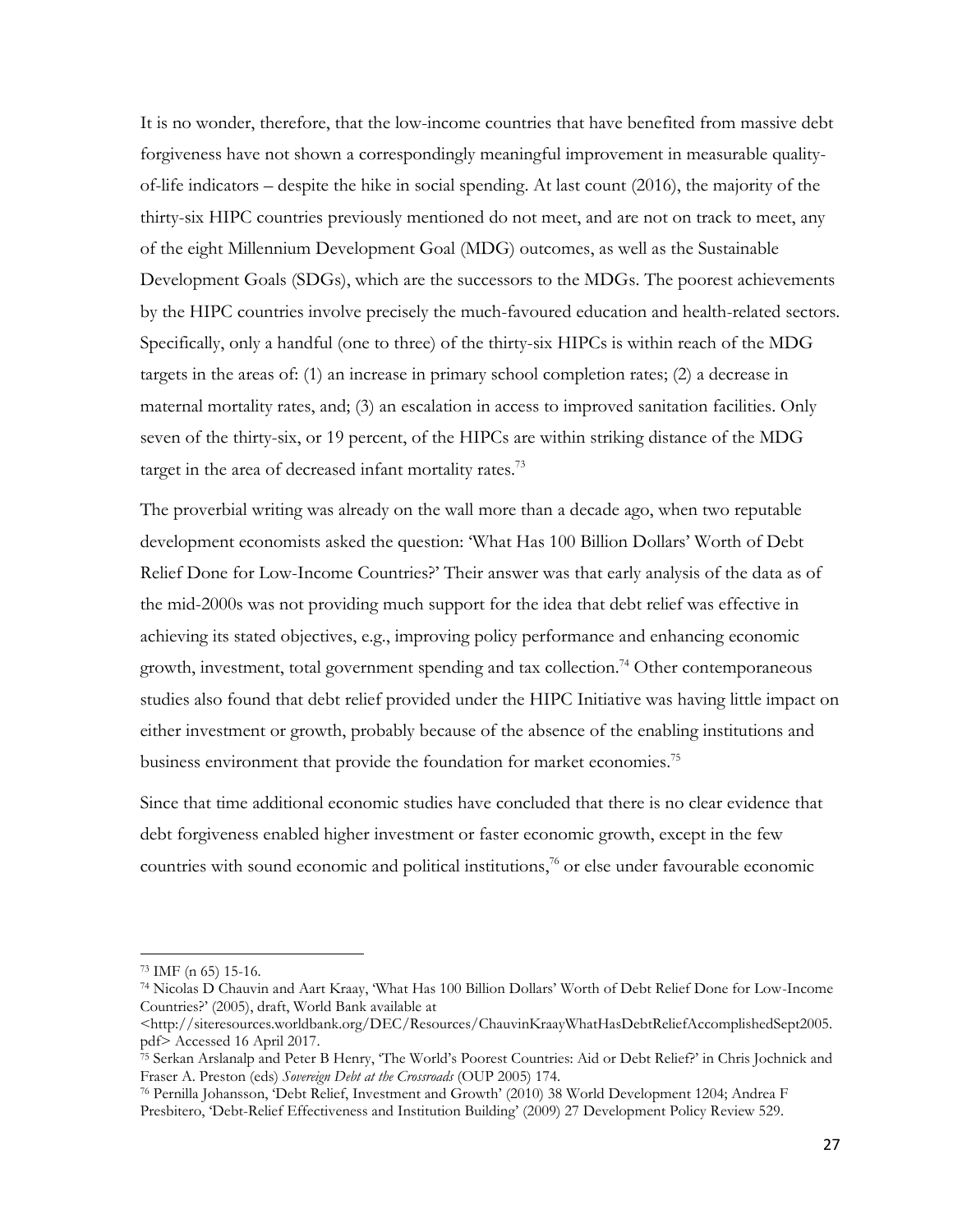circumstances, $\frac{7}{7}$  and mainly in the absence of armed conflict.<sup>78</sup> Consequently, it is difficult to disentangle pure debt-relief effects from other benign and concurrent factors. The evidence suggests that many destitute countries cannot escape poverty traps even when they obtain debt forgiveness, because debt burdens were never the binding constraint: their weak institutions, incompetent administrations, distorted markets, weak property and creditor rights, and political instability constitute the undesirable foundations that usually keep them mired in poverty.

These hard facts and research findings, however, have largely been ignored by the human rights community, and thus they have not enlightened the understanding of the relationship between sovereign debt and human rights among human rights lawyers and activists. In some cases, notably the legal experts that have served the United Nations as independent experts on foreign debt issues, a denial of reality has led them to double down on fiction. According to Cephas Lumina, who held the post of UN Independent Expert during 2008-2015:

Governments should not be placed in a situation where they are unable to ensure the realization of basic human rights because of excessive debt repayments. It may be contended that states' responsibility to ensure the enjoyment of basic human rights may take priority over their debt-service obligations, particularly when such payments further limit the ability of states to fulfil their human rights obligations.<sup>79</sup>

And as per Juan Pablo Bohoslavsky, who serves as UN Independent Expert since 2014:

Countries are concerned that, if they fail to make debt payments, they will be unable to access capital at a reasonable cost in the future. This pragmatic reaction to markets, however, should not be confused with an absolute legal obligation to repay. Under certain circumstances, particularly when economic, social and cultural rights [are] at risk, the operation of contract[s] may not be sufficiently compelling to ask the populations of sovereign states to fully repay their debts in a timely manner.

<sup>77</sup> Sandra R Marcelino and Ivetta Hakobyan, 'Does Lower Debt Buy Higher Growth? The Impact of Debt Relief Initiatives on Growth' (2014) IMF Working Paper/14/230, available at

<sup>&</sup>lt;https://www.imf.org/external/pubs/ft/wp/2014/wp14230.pdf> Accessed 16 April 2017.

<sup>78</sup> Luca Bandiera, Jesús Crespo Cuaresma, and Gallina Andronova Vincelette, 'Drivers of Growth in Fragile States: Has the HIPC Process Helped Fragile Countries Grow?' in Carlos A Primo Braga and Dörte Dömeland (eds) *Debt Relief and Beyond: Lessons Learned and Challenges Ahead* (World Bank 2009) 71.

<sup>79</sup> Lumina (n 55) 292-93.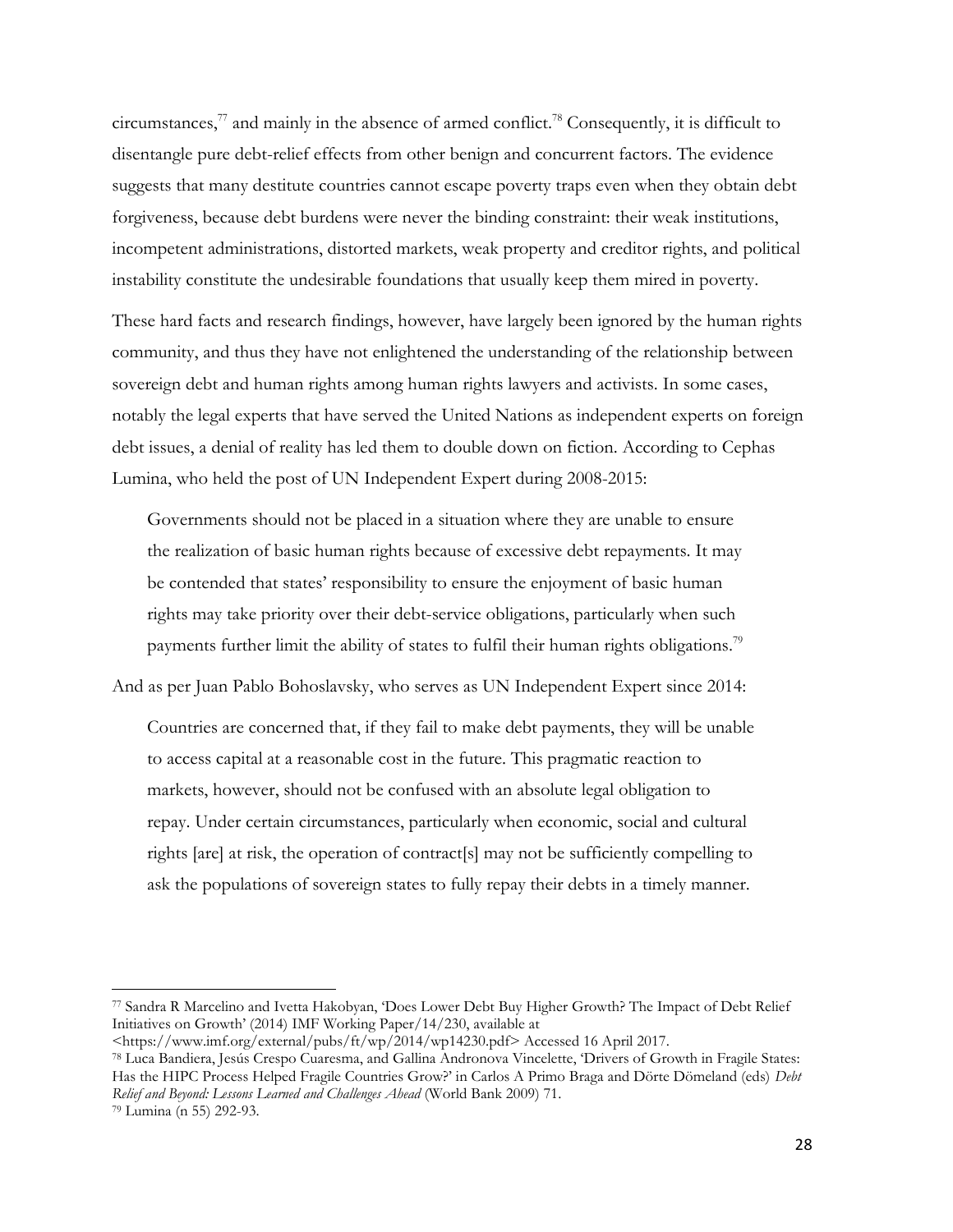… The scope of the *pacta sunt servanda* principle is thus limited by sovereignty and human rights.<sup>80</sup>

These provocative opinions lack legal justification and are counterproductive, especially given the increasingly heavier reliance, even by low-income countries, on funding from private rather than official (bilateral and multilateral) sources of debt finance. During the six-year period 2010- 2015, private-sector sources of finance (commercial banks, bond investors, suppliers and other) provided 95 percent of the net debt flows (disbursements minus principal repayments) into the entire universe (123 countries) of low- and middle-income countries, while official sources accounted for the remaining five percent. But even for the forty-four countries in Sub-Saharan Africa (from Angola to Zimbabwe), during the same six years, private sources of finance accounted for almost half (48 percent) of their net debt-related capital inflows. In contrast, until the early 2000s, private sources of finance delivered only a negligible amount of net debt finance to Sub-Saharan Africa.<sup>81</sup>

Whenever a developing-country government enters into a cross-border loan agreement with private-sector lenders, or signs an international bond indenture with foreign investors, the government almost always has to provide a waiver of its sovereign immunity to jurisdiction and from execution. Such a waiver ensures that if the debtor state breaches its contract with the lenders or investors, it will not seek immunity from suit, execution, or enforcement by virtue of its status as a sovereign. Therefore, sovereign debtors borrowing outside of their own territory are usually answerable in foreign courts for their performance of their commercial contracts under the doctrine known as the restrictive theory of sovereign immunity.

By the same token, whenever commercial disputes arise involving sovereigns and private-sector creditors, the overwhelming majority of the time they are negotiated rather than litigated.<sup>82</sup> The presentation of arguments involving human rights priorities, odious debts, economic necessity, political constraints, and the like may be voiced in a private negotiating room – but they have no standing in a courtroom, especially in London, New York or other financial centres where contract law rules supreme. The Argentina litigation and arbitration saga during 2002-2016 was

<sup>80</sup> United Nations, 'Report of the Independent Expert on the effects of foreign debt and other related international financial obligations of States on the full enjoyment of all human rights, particularly economic, social and cultural rights' (A/70/275 4 August 2015) 14.

<sup>81</sup> World Bank (n 59).

<sup>82</sup> Lee C Buchheit and G Mitu Gulati, 'Responsible Sovereign Lending and Borrowing' (2010) 73 Law & Contemp Probs 63, 69.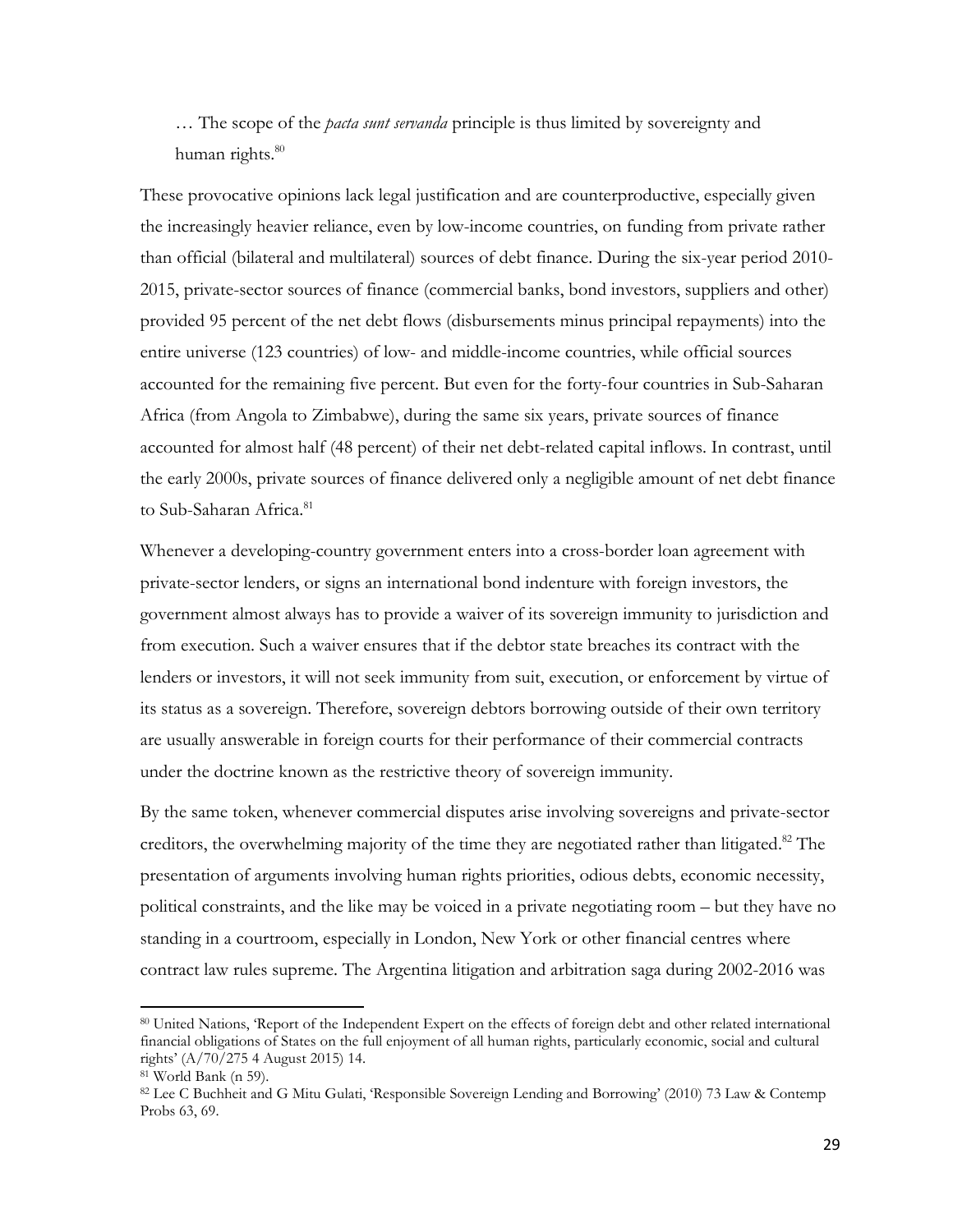the notable exception that proved the rule that sovereigns are well advised to negotiate, rather than litigate, their commercial disputes.<sup>83</sup>

Given that creditors can usually rely on enforceable legal rights, especially in their own jurisdictions, governments that decide to service debt in the knowledge that they are compromising their social rights obligations may find themselves in violation of their international obligations under treaties such as the ICESCR. However, such a violation, according to Michalowski:

[D]oes not have any legal consequences, whereas defaulting on debt servicing could result in lawsuits the debtor countries are likely to lose. In reality, then, where states face conflicting obligations, international law does not provide adequate mechanisms to encourage compliance with social rights obligations, and debtor states have instead little choice but to prioritise their contractual obligations.<sup>84</sup>

It is ironic that any human-rights lawyer should be advocating that states ought to disrespect the rights of their creditors whenever their budgetary resources prove insufficient to underwrite the alleged delivery of economic and social rights. As previously mentioned, and because of widespread waste and inefficiency, the thirty-six countries that already obtained massive debt forgiveness from their official creditors have little to show for the significant increase in government spending for health and education services that said forgiveness afforded them.

Second, defaulting on foreign debt obligations is a serious matter because of the reputational, economic and financial damage that usually follows. The impression conveyed, that a government default constitutes a 'free lunch' option that releases fiscal resources for domestic spending purposes, is highly misleading because it disregards the lessons of historical experience – especially in cases of coercive or punishing debt restructurings, when the fallout has been severe. 85

Third, government defaults undermine what in developing countries usually are already weak and fragile legal, institutional and regulatory safeguards for lenders and investors, whether

<sup>83</sup> Arturo C Porzecanski, 'The Origins of Argentina's Litigation and Arbitration Saga, 2002-2016' (2016) 40 Fordham Int'l LJ 41.

<sup>84</sup> Michalowski (n 56) 67-68.

<sup>85</sup> Christoph Trebesch and Michael Zabel, 'The Output Costs of Hard and Soft Sovereign Default' (2017) 92 European Economic Rev 416.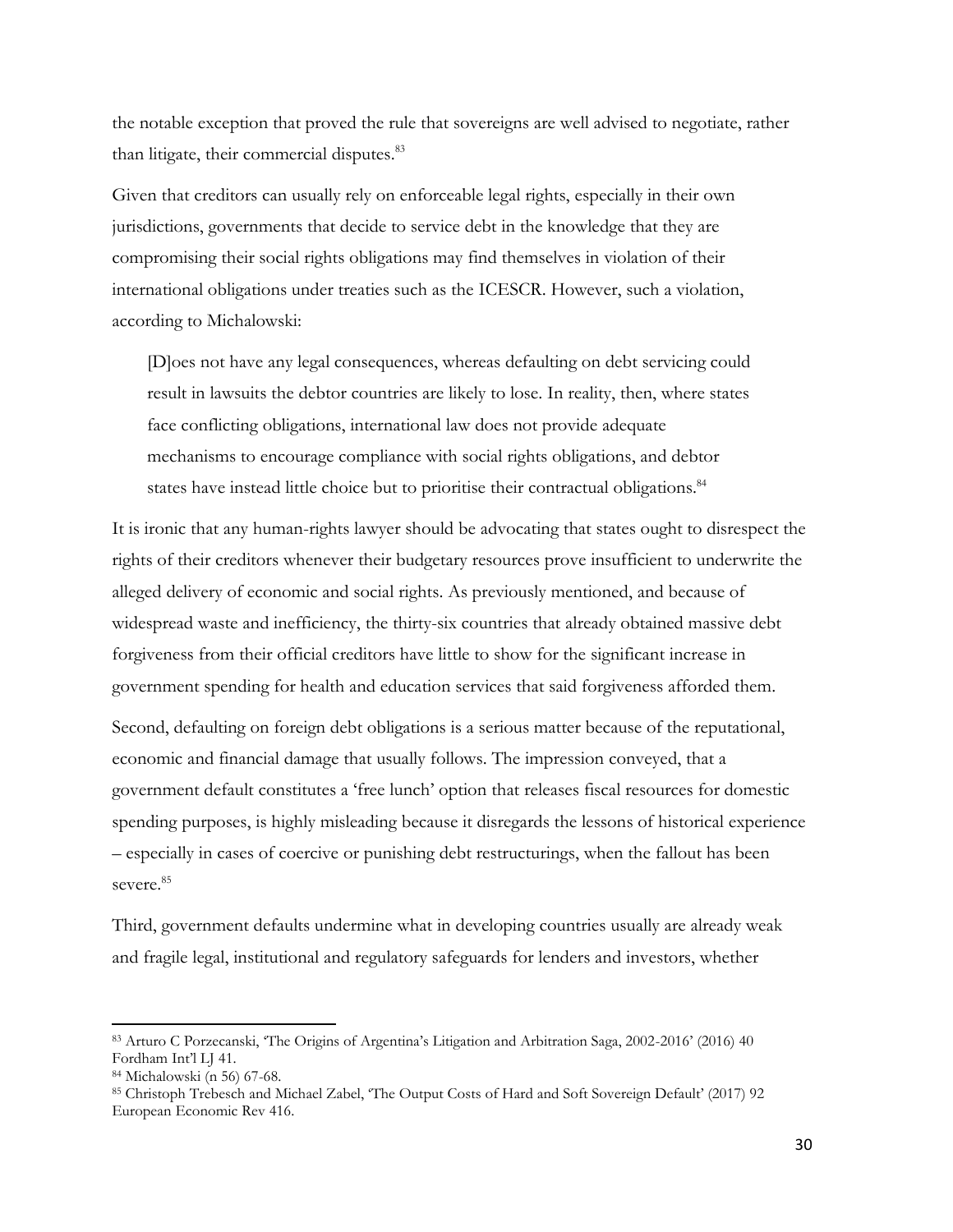domestic or foreign. <sup>86</sup> Attracting loans and investments to developing countries – especially the poorest – requires that repayment and transfer risks be reasonable and manageable. International trade is a system of commercial relationships predicated on contractual agreements involving a wide range of creditors and constituencies. The extension of cross-border credit is grounded on its timely repayment and its costs are influenced by the risks and potential for default, as well as the associated expenses and delays of recovery.

The suggestion that property and creditor rights may be sacrificed at the altar of welfare spending is thus sheer folly, given the abundant evidence in the financial, economic and legal literature that respect for property and creditor rights is a fundamental prerequisite for the forward evolution and prosperity of nations. <sup>87</sup> Good investor protection, broadly defined as the contents and enforcement of regulations that protect investors in property and securities, combined with independent and reliable judicial and regulatory institutions, foster the development of financial markets, promote capital accumulation, encourage entrepreneurship and innovation, enable fruitful domestic and international trade, and thus boost economic growth and development.

As David Kinley has stated:

 $\overline{\phantom{a}}$ 

[T]he golden eggs of economic prosperity are essential ingredients in any plans or policies that seek better to protect and promote human rights, so to kill their progenitor or even to hinder significantly her fecundity would indeed be a serious problem. Uncompromising demands that the goose be neutered – that is, that the profit motive ought to be dispensed with, or the whole idea of trade liberalisation be abandoned, or aid be entirely decoupled from liberalist economic conditionality – are simplistic, counter-productive and today, thankfully, infrequently voiced arguments for better human rights observance.<sup>88</sup>

Finally, government defaults are very blunt weapons. In an increasingly integrated world where foreign lenders and investors are active also in domestic financial markets, and where local banks, corporations and individual investors are also involved in the international capital

<sup>86</sup> World Bank, 'Principles for Effective Insolvency and Creditor/Debtor Rights Systems' (2016).

<sup>87</sup> Andrés Fernández and César E Tamayo, 'From Institutions to Financial Development and Growth: What Are the Links?' (2017) 31 J Economic Surveys 17.

<sup>88</sup> David Kinley, *Civilising Globalisation: Human Rights and the Global Economy* (CUP 2009) 23.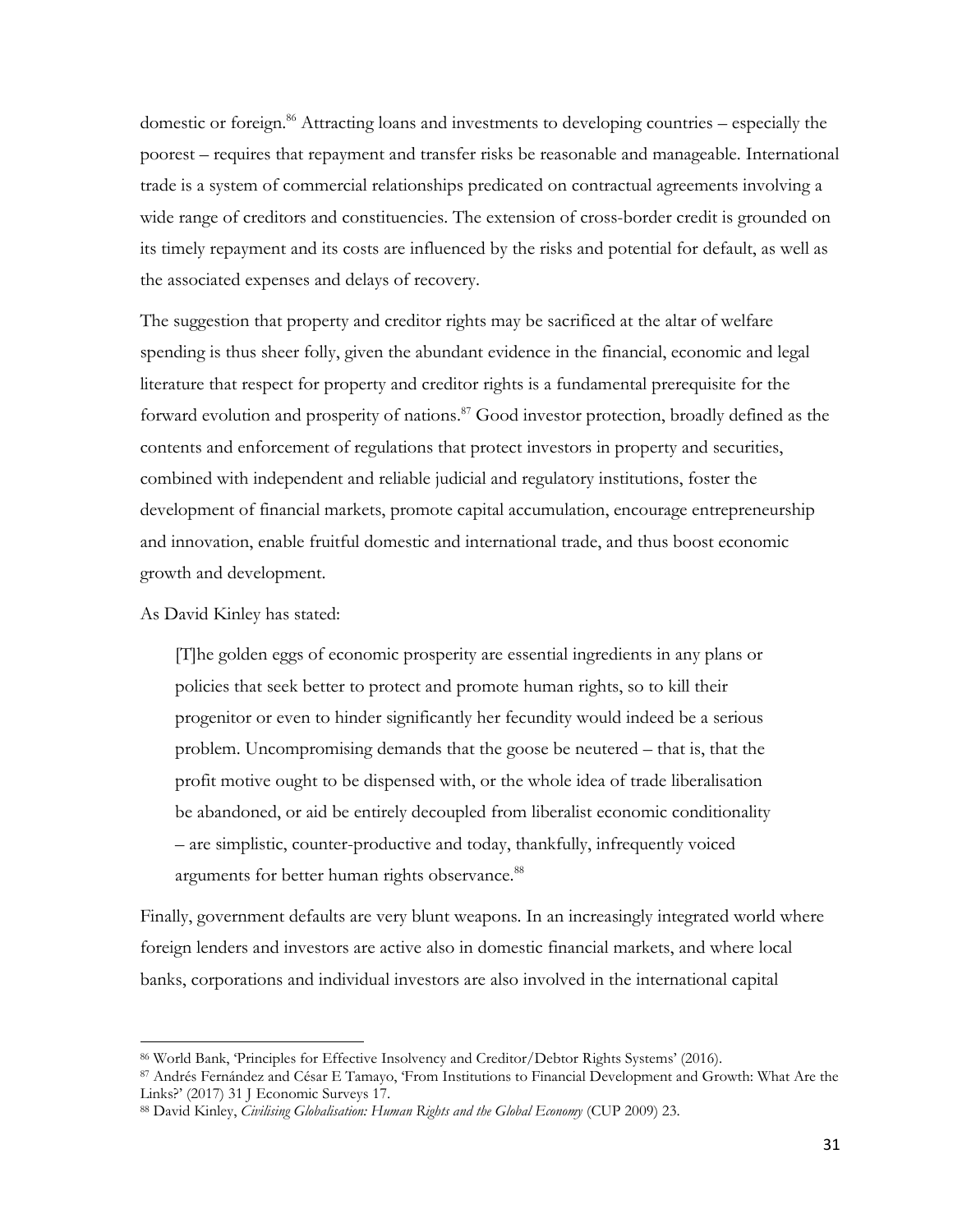markets, it is difficult for governments to target a default in a way such as to prevent damage to human rights beyond those of the creditors. The case of Argentina is once again very instructive. For many years after the fall of a brutal military dictatorship in 1983, the families of those abducted, tortured and killed ('disappeared' during a 'Dirty War') fought to get successor governments to admit responsibility and pay compensation, including for survivors. Amends were finally made starting a dozen years later, in the mid-1990s, when a first wave of political prisoners and families of the dead were given government bonds in compensation for their suffering.<sup>89</sup>

A few years later, in late 2001, a successor administration infamously defaulted on its obligations to bondholders, and caught in the net were the few thousand bonds given out in compensation for human rights abuses. Their owners petitioned to be exempted from losses of as much as 70 percent that the government sought to impose, but were told they could not be excluded because otherwise the legal principle that all creditors must be treated equally would be infringed, thereby exposing the government to a flood of lawsuits from the other jilted creditors.<sup>90</sup> They went on to pursue justice in the courts of Argentina, but despite support from a government ombudsman, they had no success.<sup>91</sup> Directly impacted by the 2001 default were also hundreds of thousands of retirees in Argentina and Italy, whose rights to social security were thus seriously affected.<sup>92</sup>

# **Conclusion**

Post-War conceptions of human rights have evolved independently of long-established theory and practice of property and creditor rights, to the detriment of the development and implementation of human rights law.

The divergence in legal evolution of these two specialized areas owes much to the isolation in which they operate, and is part of a broader phenomenon of fragmentation in international law akin to the gulf that separates the concept of property as protected in human rights law versus in

<sup>89</sup> Christina M Wilson, 'Argentina's Reparation Bonds: An Analysis of Continuing Obligations' (2005) Fordham Int'l LJ 28, 786.

<sup>90</sup> Larry Rohter 'Argentine Default Reopens "Dirty War" Wounds' *New York Times* (New York, 12 March 2002).

<sup>91</sup> Wilson (n 89).

<sup>92</sup> Porzecanski (n 83).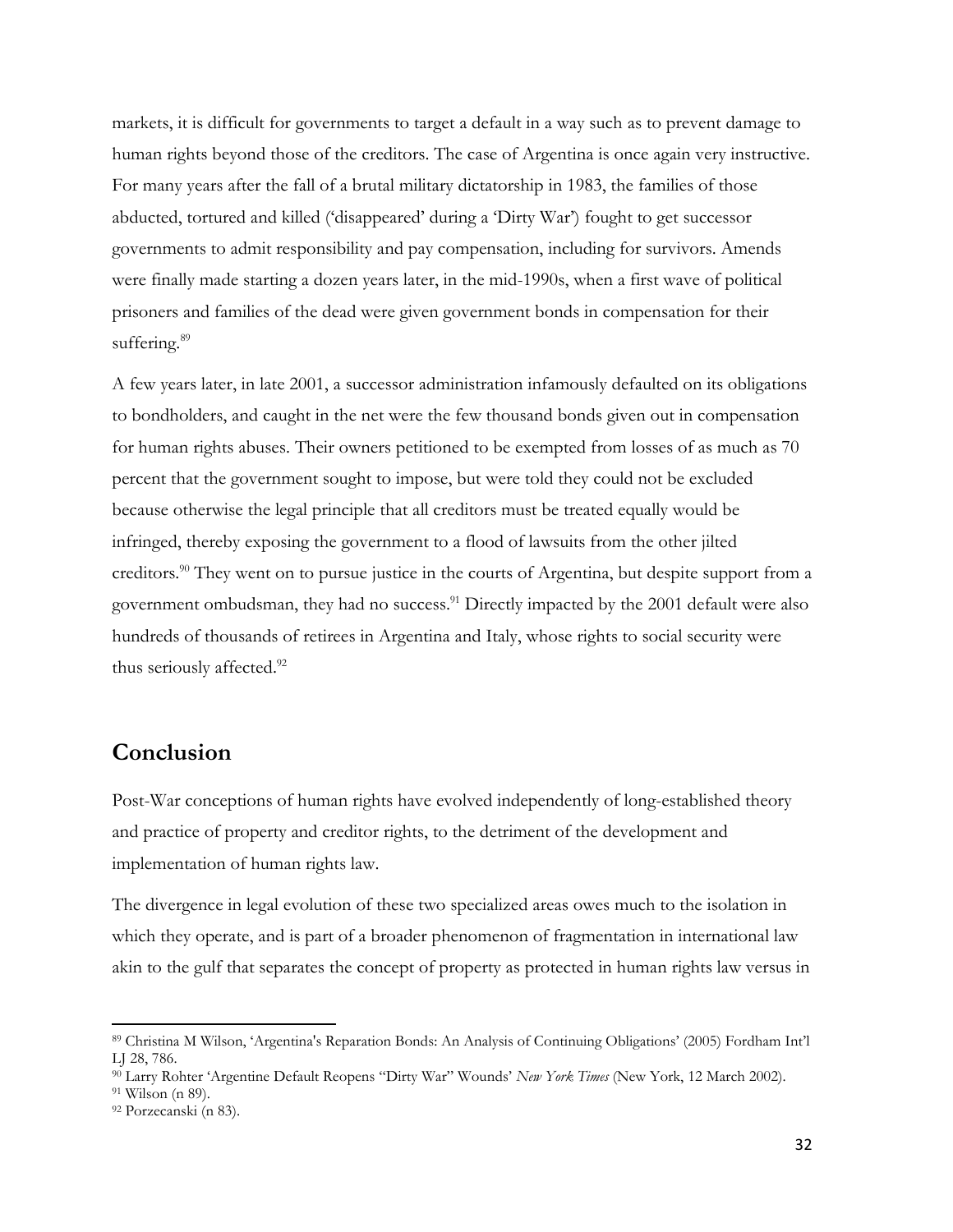international investment law. <sup>93</sup> Notwithstanding evident similarities and important interconnections, there is hardly any interaction and cross-citation between human rights scholars, on the one hand, and property and creditor-rights scholars, on the other. Therefore, notions and ideas from one field of international law are virtually unknown in another, and legal problems and solutions common in one field are ignored by the other. Just as lamentable, whereas property and creditor-rights scholars are usually well versed in, or at least acquainted with, economic and financial concepts and their problem-solving applications, it is evident that human rights scholars are woefully unprepared in this regard.

The objective of this chapter was to build a first bridge between these two fields of law. It began by recalling the strikingly different origin and implementation of 'human' versus property and creditor rights, because the differences have significant implications. Human rights laws are more honoured in the breach than in the observance in most parts of the world, principally because states accepted international standards governing the treatment of their own nationals in their own territory while reserving to themselves the sovereign right to enforce those rights as they saw fit. In sharp contrast, when it comes to property and creditor rights, there are few gaps between principled intentions, legal mandates, and actual enforcement.

The importance of the recognition of property and creditor rights for the attainment of other human rights, especially those of an economic nature, was then highlighted. Many human rights are connected to, and are rather inseparable from, broadly conceived property rights. At the very least, human rights advocates should admit that property and creditor rights are complementary to other human rights and cannot be neglected – especially when considering trampling over them.

There followed a discussion of the still wide gap between aspirational human rights and economic reality. The time has come for human rights scholars to ratchet down their expectations to match the very limited capacity of the low-income and formerly communist countries most prone to human rights deficiencies to import the Western European welfare state model.

<sup>93</sup> Ursula Kriebaum and Christoph Schreuer, 'The Concept of Property in Human Rights Law and International Investment Law' in Christina Binder, Ursula Kriebaum, August Reinisch, and Stephan Wittich (eds) *International Investment Law for the 21st Century: Essays in Honour of Christoph Schreuer* (OUP 2009) 86.